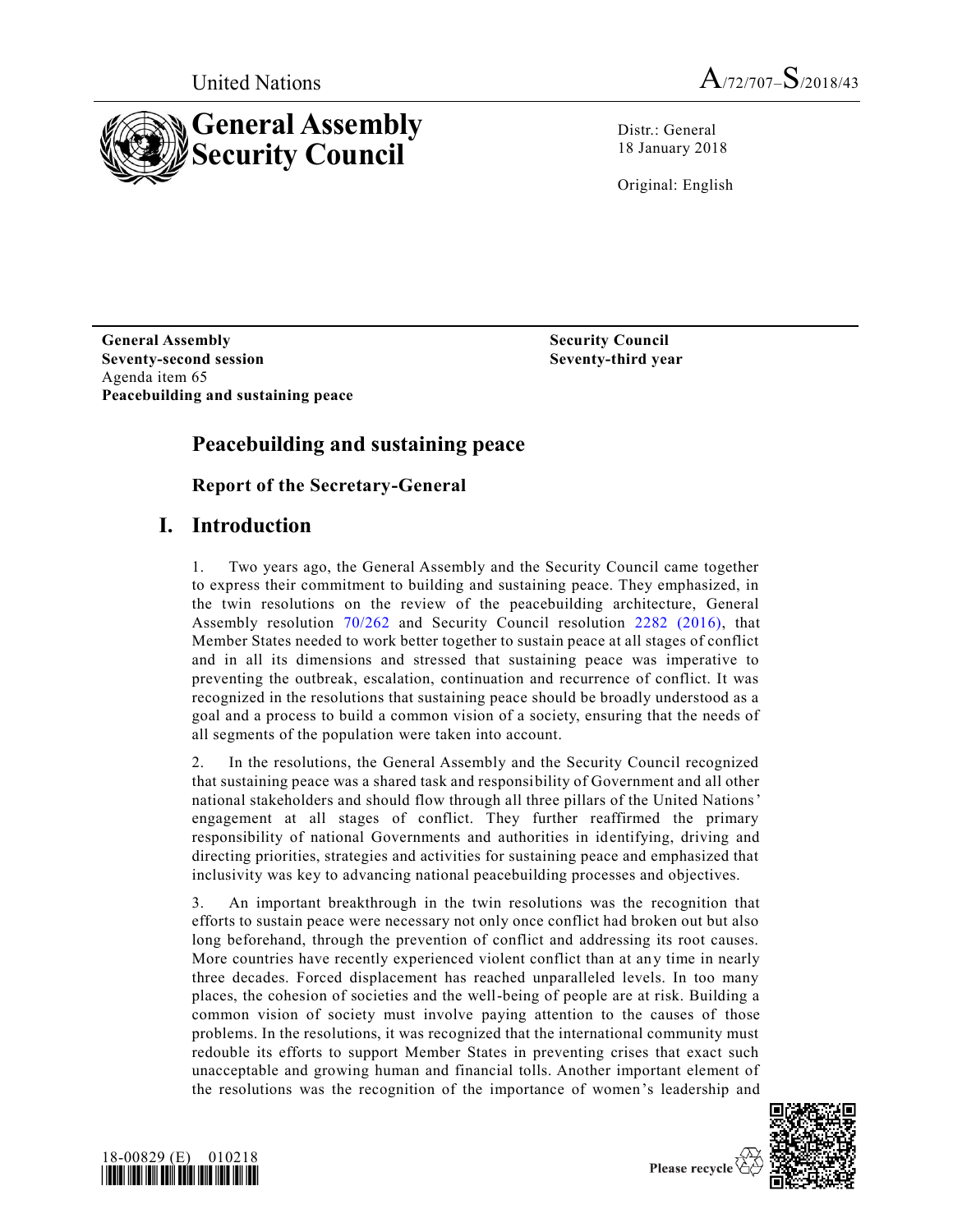participation in conflict prevention, resolution and peacebuilding and the need to increase the representation of women at all decision-making levels in national, regional and international institutions and mechanisms for the prevention and resolution of conflict. The consideration of gender-related issues in all discussions pertinent to sustaining peace should remain at the front of the efforts of the United Nations and the international community.

4. The present report is submitted pursuant to paragraph 30 of the resolutions on the review of the peacebuilding architecture. It provides an update on the progress made in the implementation of the resolutions and contains specific recommendations to address existing gaps. My aim is to forge a common vision and common systems and capacities across the United Nations to consistently and adequately support Member States in their endeavour to sustain peace and build resilient and prosp erous nations in line with their commitments to leave no one behind.

5. The 2030 Agenda for Sustainable Development contains the blueprint of the common vision of society towards which the world is trying to move. Inclusive and sustainable development not only is an end in itself but also happens to be the best defence against the risks of violent conflict. The 2030 Agenda also contains the promise to leave no one behind in the quest to build such societies. In the twin resolutions, it was recognized that development was a central goal in itself, and the important contributions of the United Nations development system to peacebuilding, in particular through economic development and poverty eradication, were acknowledged. The United Nations system needs to continue to strengthen cooperation and coordination for that purpose in the field through United Nations country teams and at United Nations Headquarters, in accordance with their respective mandates, with respect for national ownership and the priorities of countries affected by conflict, including through the overarching framework of the United Nations operational activities for development.

6. The scale and nature of the challenge of sustaining peace calls for closer strategic and operational partnerships among the United Nations, national Governments and other key stakeholders, including international, regional and subregional organizations, international financial institutions, civil society organizations, women's groups, youth organizations and the private sector, taking into account national priorities and policies. In today's complex world, those partnerships need to harness the energies of all sectors of society. The United Nations is one partner among others, and all partners need to come together in support of the efforts of Governments.

7. I am convinced that the fragmentation of efforts across the United Nations system undermines its ability to support Member States in their efforts to build and sustain peaceful societies and to respond early and effectively to conflicts and crises. I have therefore introduced a set of mutually reinforcing reforms to ensure that the United Nations is more fit for purpose, including in the realms of development, management and peace and security. The reforms aim to ensure greater coherence and accountability within those pillars and generate greater coherence and synergies across the United Nations system.

## **II. Operational and policy coherence to strengthen support to peacebuilding and sustaining peace**

8. In the resolutions, there was a call in strong terms for more coherence in international support to Member States in their efforts to build and sustain peace. Decades of experience and a number of independent studies, including the report of the Advisory Group of Experts on the Review of the Peacebuilding Architecture (see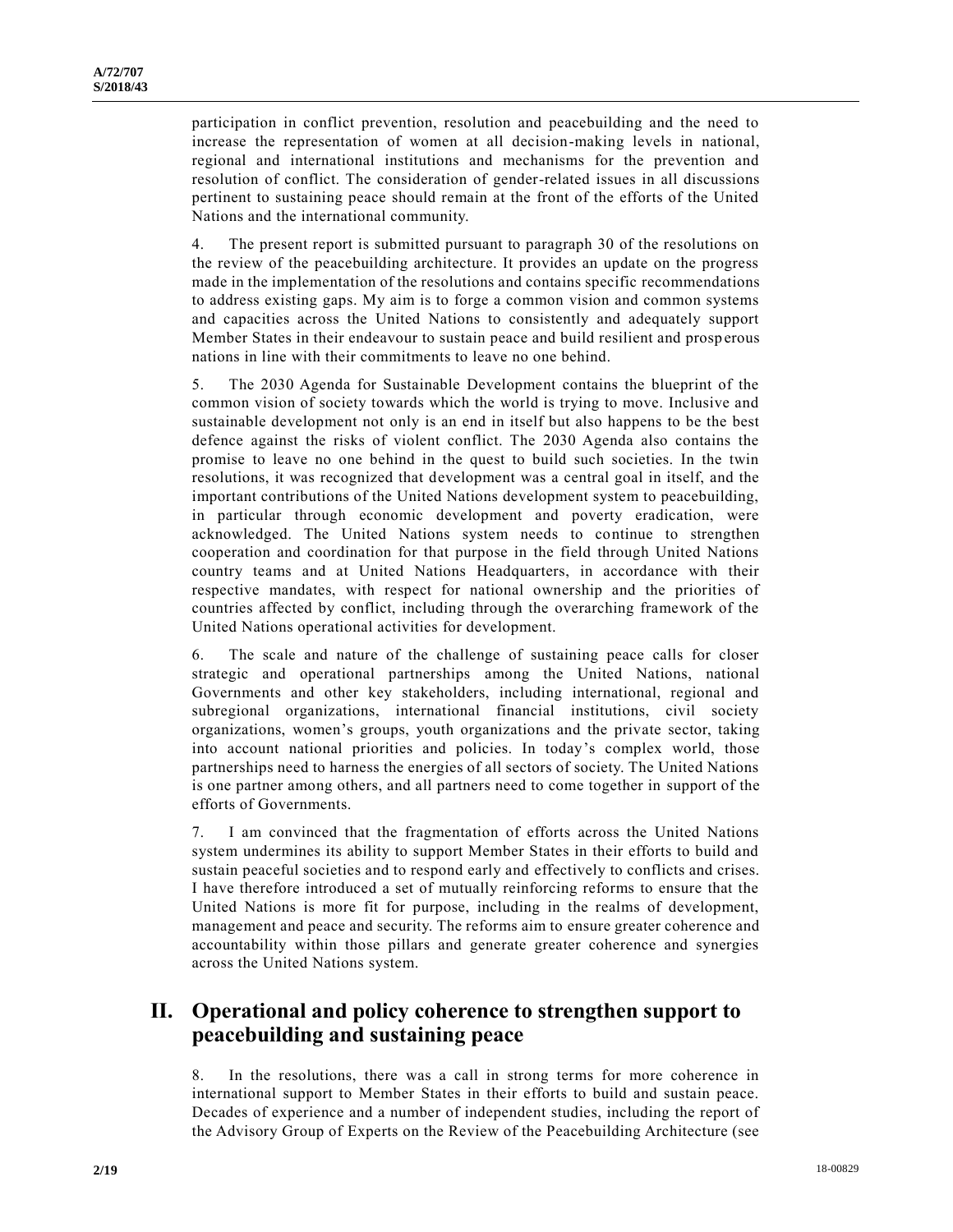[A/69/968-S/2015/490\)](https://undocs.org/A/69/968), have pointed to scattershot, incoherent and occasionally contradictory or competitive international efforts as a significant source of failed peacebuilding efforts. Given the resurgence of conflict and the vast scale of crisis and suffering around the globe, greater operational and policy coherence among international actors and across the United Nations system is critical to strengthening support to Member States.

9. The most crucial sources of support are usually other Member States, often those in the same region or with strong historical ties, that can provide the political and financial support necessary to the process of building a peaceful society. The essential idea behind the creation of the peacebuilding architecture in 2005 was to institutionalize the process and establish a standing mechanism to rally Member States around specific peacebuilding challenges. The Peacebuilding Commission, which has a unique role to play in advancing intergovernmental coherence through its cross-pillar mandate, has already diversified its working methods to enhance its flexibility as a dedicated intergovernmental platform. Recent good practices of the Commission include attention to cross-border and regional issues in the Great Lakes region and the Sahel, support to the transition from a peace operation in Liberia and the adoption of a gender strategy that is the first of its kind for an intergovernmental body of the United Nations. Member States have also used the platform of the Commission for constructive discussions on Burkina Faso, Colombia, Kyrgyzstan, Papua New Guinea, Solomon Islands, Somalia and Sri Lanka, at the initiative of the countries concerned. I welcome such flexibility and innovation and encourage further efforts to enhance the role of the Commission.

10. Regional and other more flexible frameworks for coherent intergovernmental support to sustaining peace have also shown great promise, in particular when they involve the necessary resolve and a common vision among the countries concerned. The engagement of the countries of the Sahel region, including through the framework of the Group of Five for the Sahel, to address the complex and multidimensional challenges facing them is a good example of Member States' leadership in that regard. It also highlights the need for a system-wide approach from the United Nations and for close collaboration with partners such as the African Union, the European Union, the World Bank, the Alliance for the Sahel, Member States and the countries concerned to ensure a coordinated, coherent, integrated and results-oriented response.

11. I welcome other efforts by Member States to enhance policy coherence in support of sustaining peace. In January 2017, the President of the General Assembly convened a high-level dialogue on sustainable development and sustaining peace, in which I participated and which brought together the President of the General Assembly, the President of the Security Council, the President of the Economic and Social Council and the Chair of the Peacebuilding Commission for the first time to promote coordination and coherence across peace and development efforts. The Human Rights Council also considered the links between peacebuilding and human rights at its thirty-fourth session. Such initiatives have built upon the regular exchanges held by the Peacebuilding Commission with the Economic and Social Council and the Security Council.

12. Coherence and complementarity among the principal organs of the United Nations, including the governing bodies of United Nations entities, are critical. The role of the Economic and Social Council in the oversight of operational activities for development, development cooperation and humanitarian assistance and its overall coordination of the United Nations development system complement the valuable work of the Security Council and the Peacebuilding Commission. I welcome the strong resolve shown by Member States in that regard and encourage them to explore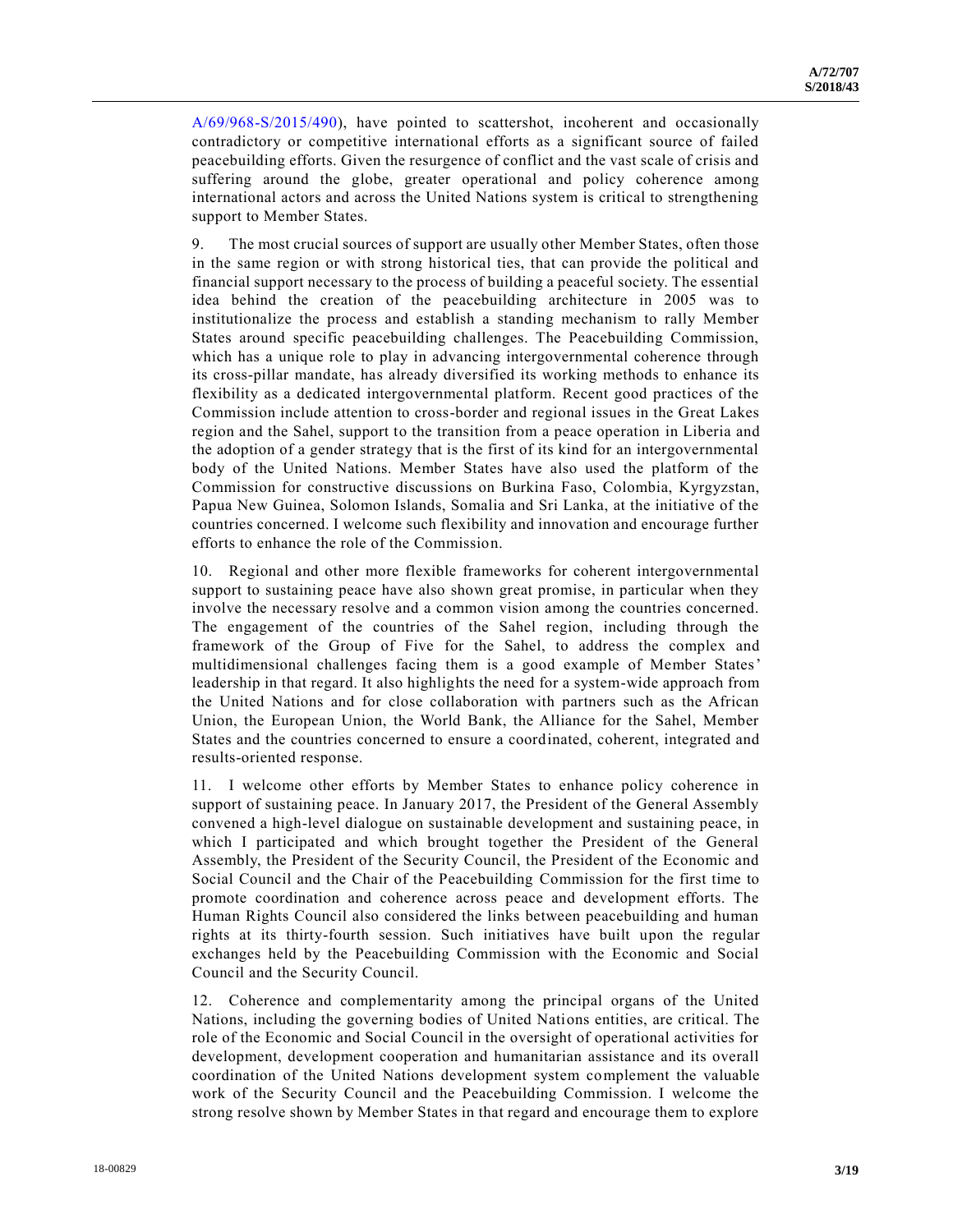further opportunities to enhance links at the intergovernmental level in support of sustaining peace in the field.

13. When the United Nations works together across the three pillars and with all relevant partners, a meaningful difference can be made in peoples' lives. Coherence in operational engagement is key in that respect. In the Gambia, the value could be seen of swift and sustained regional engagement in support of national conflict prevention efforts through the Economic Community of West African States, supported by the Security Council and the Peacebuilding Commission and backed up by a coordinated and coherent United Nations system. Immediately after the peaceful resolution of the post-electoral crisis in the Gambia, a United Nations assessment mission, a visit by the Chair of the Peacebuilding Commission and the quick disbursement of grants and provision of capacities from the Peacebuilding Fund, the United Nations Development Programme (UNDP), the Department of Political Affairs and the Office of the United Nations High Commissioner for Human Rights were critical in ensuring support to the new Government's work to sustain peace. The identification of peacebuilding priorities and the design of United Nations country level support have been nationally driven and focused on ensuring ownership and sustainability.

14. Similarly, in Liberia, work is under way to ensure that United Nations support is sustained and coherent in a transition context. The Peacebuilding Commission has provided advice to the Security Council on the transition of the peace operation mandate and the development of a national peacebuilding plan, led by national stakeholders and supported by the recovery and peacebuilding assessment, a tripartite framework of the United Nations, the World Bank and the European Union. In follow-up, the Peacebuilding Commission provided a platform for United Nations leadership in Liberia to discuss with Member States a capacity mapping exercise to identify expected financing and expertise gaps following the departure of the United Nations Mission in Liberia (UNMIL). A multi-partner trust fund has been established and is supported by the Peacebuilding Fund in its catalytic role.

15. The opportunities for meaningful impact on the ground when the United Nations system joins up its efforts are especially evident where peace operations are deployed. Peace operations, both special political and peacekeeping missions, can be powerful platforms for preventing conflict from escalating and for sustaining peace, as acknowledged and welcomed in the resolutions. Together with development, humanitarian and human rights actors, United Nations peace operations carry out regular strategic assessments to develop a shared understanding and to propose options for the best way to support Member States in sustaining peace. In order to maximize the coherence and, therefore, the impact of that support, such assessments should have stronger links to integrated strategic frameworks and the United Nations Development Assistance Framework, which would enable mission components and members of United Nations country teams to work from the same analysis and towards the same goals, in support of national priorities. A good example is the United Nations Peacebuilding and Development Assistance Framework in the Central African Republic, which supports the national recovery and peacebuilding plan for the period 2017–2021, aligns national priorities across peace and security, reconciliation, human rights and development and is supported by the Peacebuilding Fund and the Peacebuilding Commission. I reaffirm my commitment to integration as a way of maximizing the impact of the United Nations in mission settings. I have also requested that the integrated assessment and planning policy be revised to improve coherent action across the United Nations system in support of sustaining peace.

16. There are also useful examples of in-country cross-pillar cooperation in specific substantive areas. In 10 conflict-affected countries, the Global Focal Point for Police, Justice and Corrections Areas in the Rule of Law in Post-Conflict and Other Crisis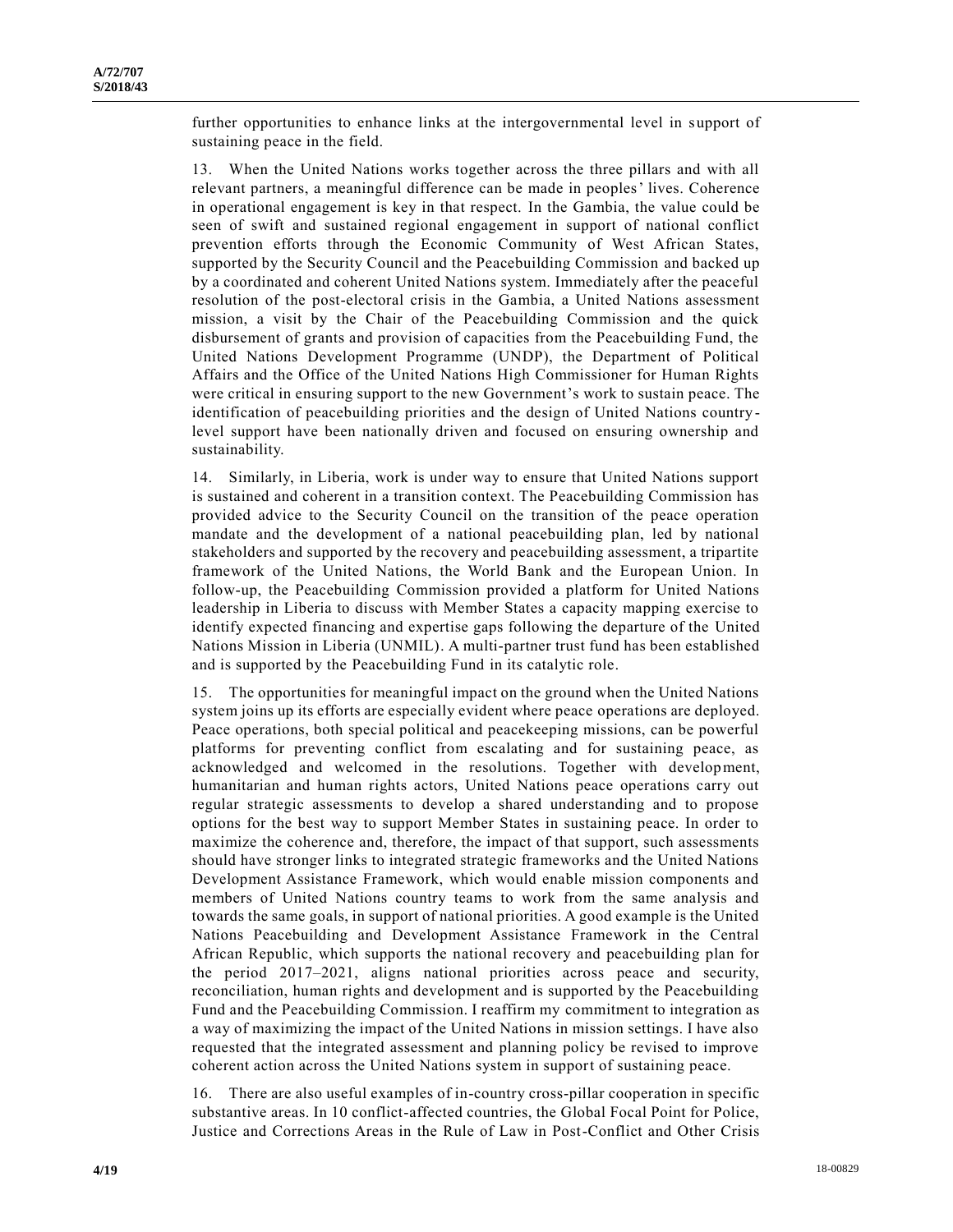Situations of UNDP and the Department of Peacekeeping Operations brings together different parts of the United Nations engaged in support to the rule of law for joint analysis, planning and programming. In Somalia, the United Nations Assistance Mission in Somalia and the United Nations country team implement a joint programme to support rule of law institutions of Somalia, bringing together nine United Nations partners around common strategic objectives. The model has also been useful in ensuring that cross-cutting issues are the priority of all United Nations entities. For example, through programmes supported by the Global Focal Point, there has been an increased focus on women's access to justice in core rule of law programmes, as well as greater implementation of the 15 per cent target for spending on advancing gender equality and the empowerment of women as a principal objective.

17. Working jointly requires a coherent division of expertise and the pooling of resources. The Joint Programme on Building National Capacities for Conflict Prevention of UNDP and the Department of Political Affairs supports the deployment of peace and development advisers in more than 40 resident coordinator offices. Peace and development advisers provide in-country analytical and programmatic guidance, support the conflict sensitivity of United Nations Development Assistance Frameworks and United Nations country team programmes and strengthen national capacities for prevention. In Lesotho, for example, the peace and development adviser facilitated United Nations support to the country's national reform processes, including dialogue and consensus-building. The joint project of UNDP, the Department of Peacekeeping Operations, the Department of Field Support and the Department of Political Affairs on United Nations transitions in mission settings is another example of cross-pillar cooperation. The challenge now is to turn such examples into standard practice, so that Member States can benefit from joined -up United Nations support that has maximum impact. To that end, I will build upon such initiatives by encouraging the creation of additional cross-system models for United Nations joint technical support that pool capacities and funding, resulting in programming that helps to sustain peace.

18. My proposed restructuring of the peace and security pillar, as supported by the General Assembly in its resolution [72/199,](https://undocs.org/A/RES/72/199) will also contribute to greater coherence of United Nations efforts (see  $A/72/525$ ). It is aimed at prioritizing conflict prevention and sustaining peace, enhancing the effectiveness and coherence of peacekeeping operations and special political missions, overcoming fragmentation by moving towards a single integrated peace and security pillar and aligning the peace and security pillar more closely with the development and human rights pillars so as to foster greater coherence and cross-pillar coordination. To that end, existing substantive capacities and resources in the area of peace and security will be reorganized and integrated more rationally, including through the creation of a single political-operational structure with regional responsibilities that will support a more holistic approach to peacebuilding and sustaining peace through the development of regional strategies and approaches, enhanced partnerships with regional organizations and more effective support to the Peacebuilding Commission.

19. As mandated by the resolutions on the review of the peacebuilding architecture, the Peacebuilding Support Office will be reinforced to assume a stronger cross-pillar bridging role to strengthen the pillar's orientation towards sustaining peace. Building upon its existing work in support of the development-humanitarian-peacebuilding continuum, the Office will function as a "hinge" between the peace and security pillar and the other pillars and with the humanitarian community. It will be responsible for connecting relevant tools and approaches across the conflict spectrum, drawing together the expertise of the United Nations system to facilitate coherent system-wide action, and for strengthening partnerships within and beyond the United Nations.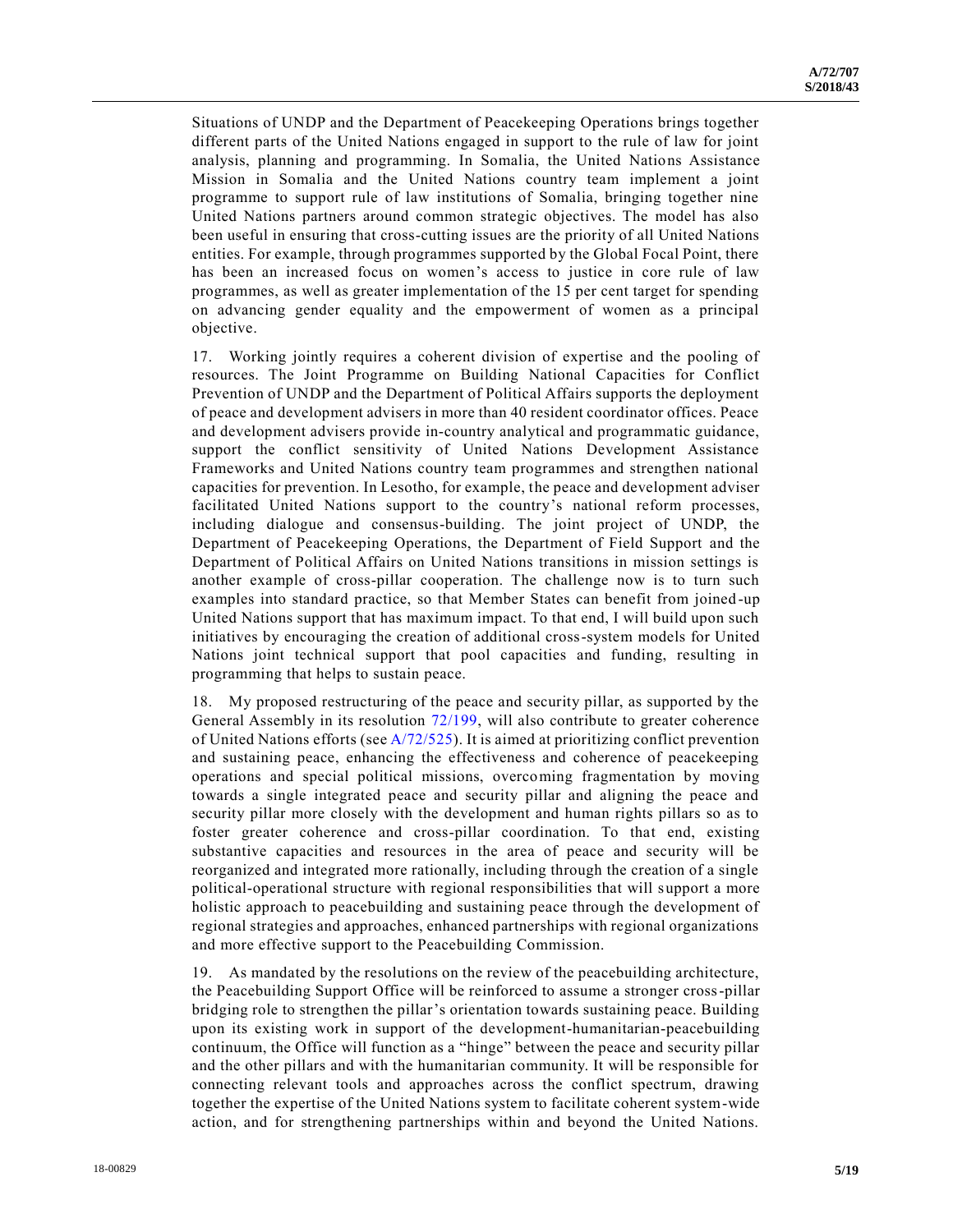Together with the participation of the Assistant Secretary-General for Peacebuilding Support in key cross-pillar mechanisms, including the Executive Committee, the significant strengthening of the Peacebuilding Fund and enhanced support to the Peacebuilding Commission, those measures will contribute to the revitalization of the Office and help to fulfil the original vision behind its establishment, to foster strategic coherence in United Nations efforts in support of sustaining peace.

20. In order to realize that vision, I propose that the capacity of the Peacebuilding Support Office be strengthened within the existing resources of the peace and security pillar. In that respect, I ask Member States to consider favourably my detailed proposals for the restructuring of the peace and security pillar and to enhance the capacities of the Peacebuilding Support Office and other parts of the proposed Department of Political and Peacebuilding Affairs for conflict prevention and peacebuilding, including through the use of the peacekeeping support account for peacebuilding activities in relevant peacekeeping settings. I also encourage United Nations entities to continue to second personnel to the Office both to reinforce its capacity and to strengthen system-wide synergy and coherence.

21. The international human rights framework, in particular Member States' obligations under the Universal Declaration of Human Rights, provides a critical foundation for sustaining peace. The collective work of the United Nations system to advance human rights should help to identify the root causes of and responses to conflict. In that respect, it will remain imperative for the peace and security and development pillars to make better use of the existing human rights mechanisms, such as special procedures, the treaty bodies and the universal periodic review, and their recommendations in support of Member States.

22. Central to those efforts is a more coherent United Nations that will think, plan and programme in a joined-up way, drawing upon its full range of tools to support Member States. This begins with a common understanding of the major risks and opportunities relevant to each Member State. A common analysis of those risks and opportunities in turn allows for risk-informed development strategies and targeted efforts to build resilience and sustain peace. No region or State will face the same mix of risks or the same level of exposure to those risks. The Sustainable Development Goals provide a blueprint for engaging with Member States on those issues. At the country level, there should be a common prioritization of risks and opportunities, grounded in universally agreed human rights and humanitarian norms and standards, as well as robust gender analysis. Peacebuilding strategies linked to programmes with corresponding joint steering committees, including Governments, the United Nations and civil society, have been helpful. I will ask senior United Nations leadership in the field to ensure joined-up analysis of risks and to translate such analysis into coherent strategies and actions in support of sustaining peace.

23. In the resolutions, the important contributions of the United Nations development system to peacebuilding were recognized and the need to continue strengthening cooperation and coordination for that purpose, respecting both national ownership and the priorities of countries affected by conflict, was stressed. Sustainable development is the primary goal and an end in itself. It also has the advantage of being the best guarantee of peace that endures. The primary objective of the United Nations development system is to support Member States in achieving the 2030 Agenda and the Sustainable Development Goals, based on national ownership of the goals.

24. My proposed reforms of the development system foresee a new generation of United Nations country teams, centred around a strategic United Nations Development Assistance Framework and led by an impartial, independent and empowered resident coordinator, with a stronger focus on providing collective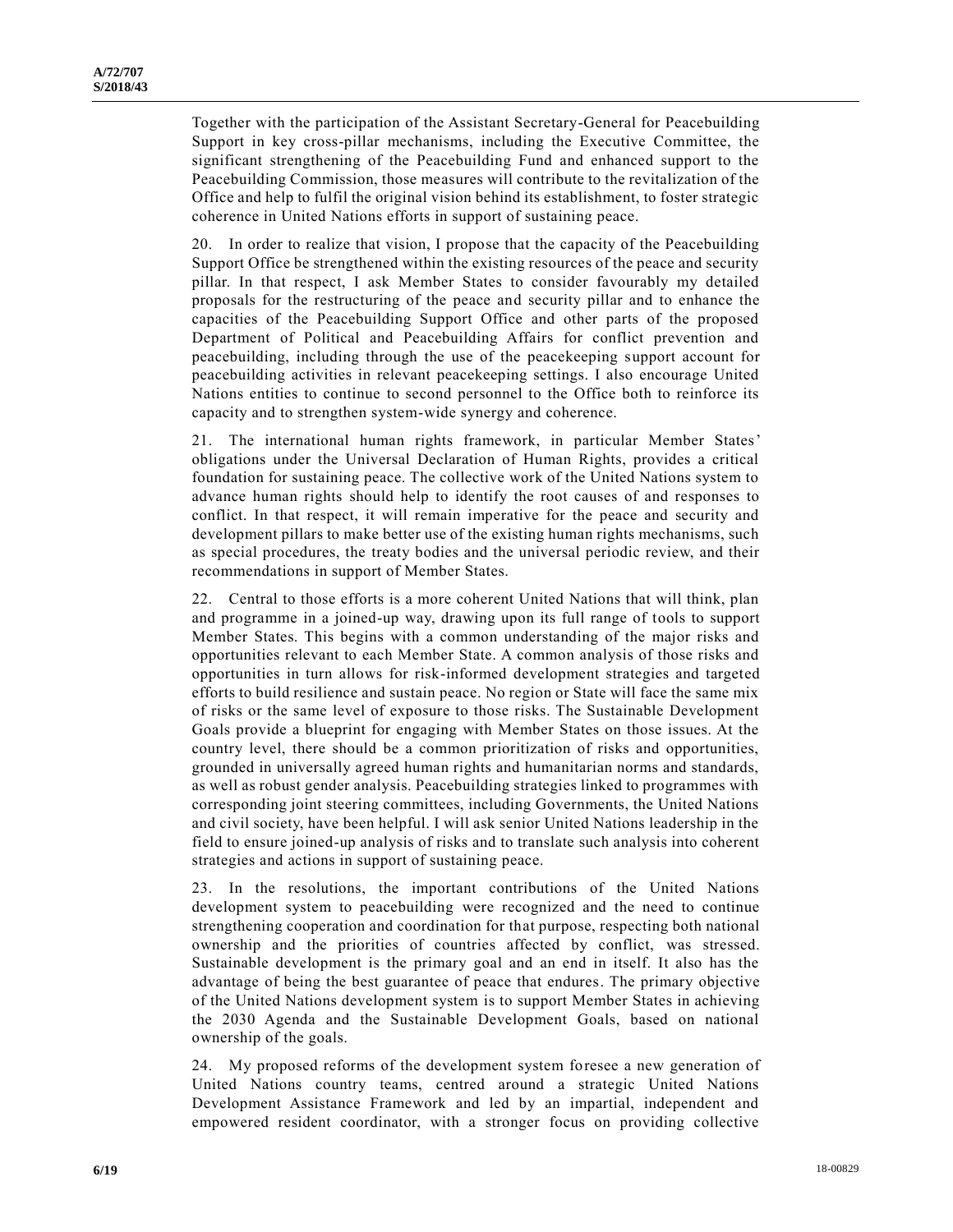support and generating common results. As outlined in my report on repositioning the United Nations development system to deliver on the 2030 Agenda [\(A/72/684-](https://undocs.org/A/72/684–E/2018/7) [E/2018/7\)](https://undocs.org/A/72/684–E/2018/7), the development system needs to be much more cohesive and integrated at the country level to expand the offer of whole-of-system expertise to countries. Resident coordinator offices, drawing upon the full range of expertise of resident and non-resident United Nations entities, should be equipped to serve as hubs for collective analysis and planning. Resident coordinator offices would therefore be responsible for coordinating development strategies that are risk informed and help to build peaceful and inclusive societies. Critical to this will be a revitalized United Nations Development Assistance Framework, as the single most important United Nations country planning instrument, informed by a conflict and development analysis endorsed by the United Nations Sustainable Development Group. The analysis will be continuously updated to incorporate guidance on conflict sensitivity and sustaining peace and should be used routinely in planning processes of the Frameworks, with the support of peace and development advisers, where present. Already, 80 per cent of the Frameworks launched in 2017 include contributions to sustaining peace. I will strive to ensure that the Frameworks are risk informed and become more effective tools for supporting national efforts to build resilience and for accelerating transitions out of crisis to sustain peace.

25. United Nations entities are adapting to this cross-pillar approach to sustaining peace within their respective mandates. Already, 77 per cent of resident coordinators report close collaboration among entities engaged in development, disaster risk reduction, humanitarian action and sustaining peace. Of the 19 entities, 16 include peacebuilding and sustaining peace in their strategic plans, guidance and training. The United Nations Children's Fund (UNICEF), for example, has included targets relating to the promotion of peaceful and inclusive societies in its Strategic Plan, 2018–2021. Supporting peacebuilding initiatives is a core priority of the strategic plan for the period 2017–2022 of the Office of the United Nations High Commissioner for Refugees. The World Food Programme has adopted a peacebuilding policy and guidance. Recognizing the primacy of existing mandates, the needs articulated by Member States and the overriding importance of development as the primary objective, I encourage all United Nations entities to view sustaining peace as an important goal to which their work can contribute and to integrate the approach to sustaining peace into their global and country-specific strategic plans, as appropriate.

26. The United Nations Sustainable Development Group is a key mechanism for United Nations coherence and, under the leadership of the Deputy Secretary-General, is on track to become even more effective. Working closely with the recently established joint steering committee to advance humanitarian and development collaboration, the Group will also place greater emphasis on fostering synergies in humanitarian and development action, as well as its links to peace, in support of the 2030 Agenda. In addition, United Nations support to countries for the implementation of the Sustainable Development Goals must be guided by the mainstreaming, acceleration and policy support strategy developed by the Group and must be risk informed and conflict sensitive. I will deploy multidisciplinary missions of the mainstreaming, acceleration and policy support strategy to help to ensure that support to national planning for the 2030 Agenda is conflict sensitive and integrated. I will also ensure that the new United Nations Sustainable Development Group, under the leadership of the Deputy Secretary-General, will continue to promote cross-pillar coordination and coherence in support of the 2030 Agenda and its links to peace, including through its results groups.

27. Without the full participation of women in society, neither peace nor prosperity can be ensured over the long term. The meaningful participation of women measurably strengthens protection efforts and deepens the effectiveness of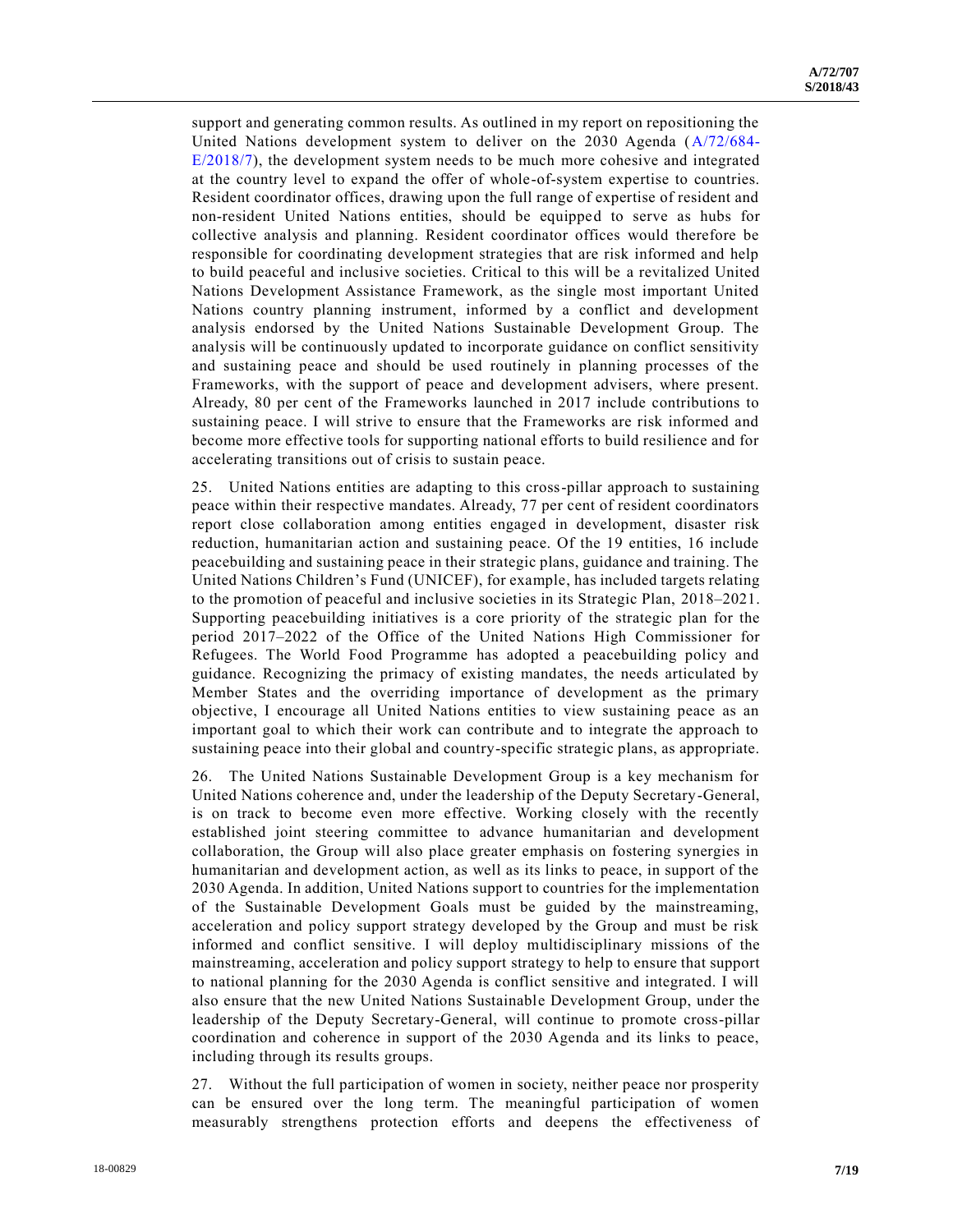peacebuilding. Research also points to the direct relationship between gender equality, on the one hand, and resilience to and prevention of conflict, on the other. The women and peace and security agenda is therefore essential for all the work of the United Nations system in support of Member States. My Seven-Point Action Plan on Gender-Responsive Peacebuilding to accelerate progress on the participation of women in peacebuilding aims to increase financing for gender-responsive peacebuilding, expand the access of women to decision-making and improve gendersensitive analysis and planning. I remain committed to ensuring the full implementation of the Seven-Point Action Plan and will request a review and update of all elements of the Plan in the light of the reforms that I have initiated, well in advance of the forthcoming twentieth anniversary of the adoption of Security Council resolution [1325 \(2000\),](https://undocs.org/S/RES/1325(2000)) to ensure that the appropriate changes are made and that the United Nations system can demonstrate effectively the progress made in that area.

28. Young people represent the future of society and are also very much the present. While young people's experience of peace and conflict is varied, conflict can disrupt educational and employment opportunities, leading to trauma and mistrust towards the State and the international community. Most young people resist violence, and some actively engage in peacebuilding and sustaining peace despite the risks they face. Yet, young people remain underrepresented in decision-making at all levels. It is high time that the contribution of young people to sustaining peace was recognized and supported. The youth and peace and security agenda offers opportunities to galvanize coherent United Nations engagement in support of young people and their contribution to peacebuilding and sustaining peace. I look forward to the recommendations of the independent progress study on youth and peace and security requested by the Security Council in its resolution [2250 \(2015\)](https://undocs.org/S/RES/2250(2015)) and to further advancing the agenda together with Member States.

## **III. Leadership, accountability and capacity in supporting peacebuilding and sustaining peace**

29. I am determined to improve leadership, accountability and capacity across the United Nations system, both at Headquarters and in the field, so that the Organization can offer Member States the most effective possible support in sustaining peace. This will need to include efforts to ensure the continuity of relevant peacebuilding programmes, senior leadership and personnel through different phases of United Nations engagement, in order to improve transitions, and a strengthening of the capacity of the senior leadership of the United Nations country team to absorb relevant peacebuilding functions following the drawdown of Security Councilmandated missions.

30. The adoption in 2017 of a system-wide leadership framework underscores my commitment to improving leadership across the United Nations system. My systemwide strategy on gender parity is aimed at addressing the lack of parity at all levels, in particular in senior positions, and at improving organizational culture with respect to gender.

31. A major objective of the management reform proposals Member States have now endorsed is to decentralize decision-making, bringing it closer to the point of delivery and making the planning and budget process more accountable and responsive. I intend to empower heads of departments, offices, regional commissions and field missions to align authority in the management of financial, human and material resources with the delegated responsibility for mandate implementation. A clearer link between resources and results will serve to achieve greater transparency and accountability. The ability to manage resources effectively in response to urgent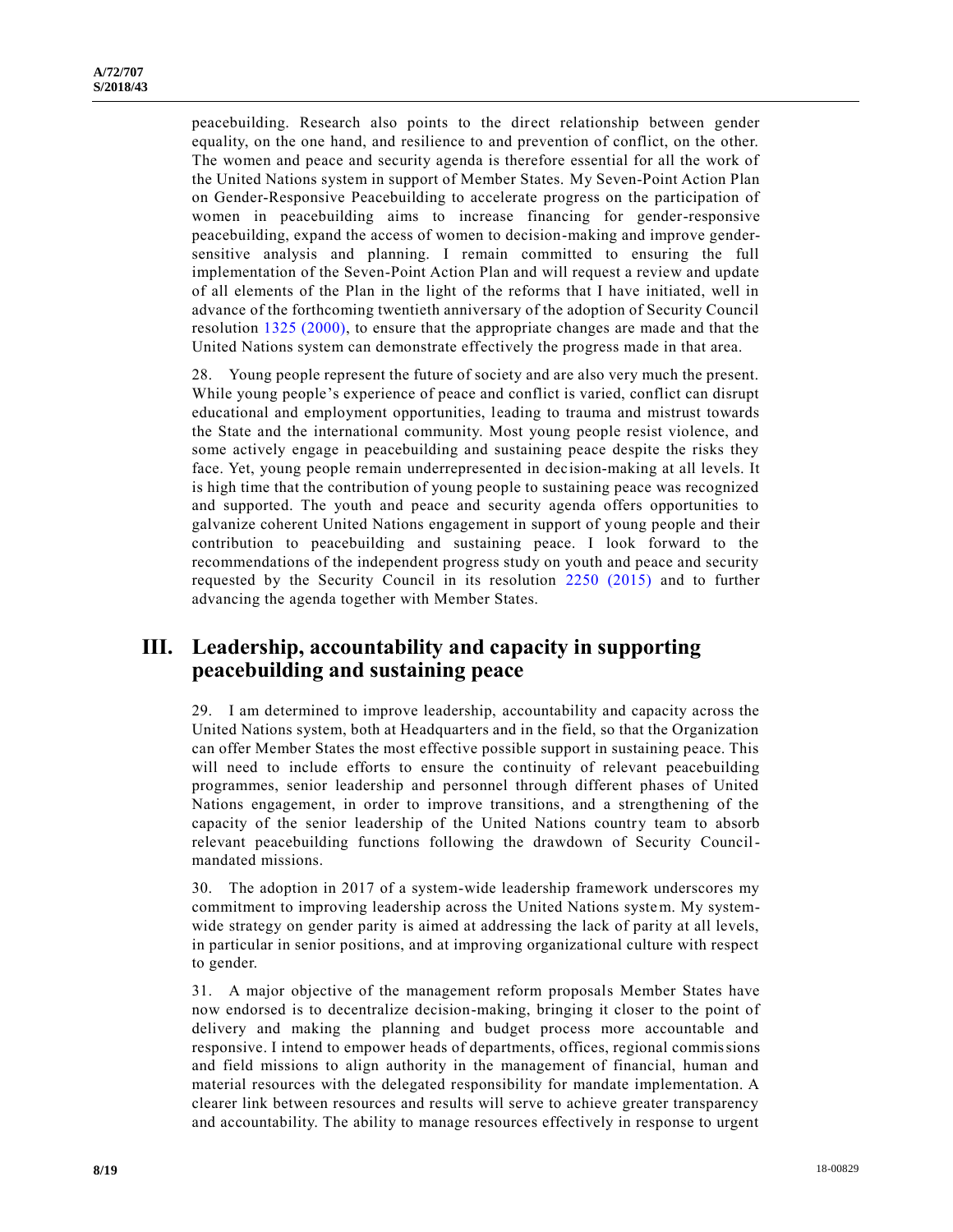requirements, emerging risks and current operational needs will enhance the Organization's effective and timely support in sustaining peace.

32. At the heart of my proposals for the repositioning of the United Nations development system is my conviction that a new generation of United Nations country teams is required for delivery on the 2030 Agenda, supported by empowered, impartial and competent resident coordinators. The proposals are also based upon the results of an independent review, conducted by the Overseas Development Institute, of the capacities of United Nations system agencies, funds and programmes to sustain peace. In its review, the Institute concluded that there was a need to strengthen capacities to conduct conflict or context analysis and to translate analysis into more conflict-sensitive programming. As integrators of policy concerning all of the Sustainable Development Goals, resident coordinators must be better prepared to work across the development-humanitarian-peacebuilding continuum. This includes a strong understanding of relevant United Nations normative frameworks and the ability to translate these into system-wide analysis, planning and programming. In conflict-affected settings, resident coordinators will need to ensure that United Nations country teams work in an integrated manner with United Nations peace operations to contribute fully to building resilience and sustaining peace. In relevant contexts, resident coordinators, including triple-hatted deputy special representatives of the Secretary-General, must receive integrated support from development, humanitarian, and peacebuilding entities in order to foster an integrated response that includes human rights and gender equality, and must be accountable for improving inter-agency collaboration to support national actors in risk management, resiliencebuilding and the promotion of peaceful and inclusive societies.

33. It is important that those in leadership positions in the field receive assistance from Headquarters, including guidance, training, surge capacities, peer-to-peer support and the delegated authority to take calculated risks in support of national priorities. Resident coordinators must have a diverse skillset, with strong leadership, team-building and communications skills, including in integrated planning, risk management, gender issues and human rights, in order to be able to promote coherence in a collaborative manner. It is also important for resident coordinators to have gained experience from working in United Nations system organizations and to be involved in continuing their professional education. I will encourage diversity of experience across peace and security, development, human rights and humanitarian issues for all United Nations senior leadership, with improved and adequately incentivized inter-agency mobility, including across all three pillars of the United Nations.

34. The need for collaborative leadership is particularly in evidence when a United Nations peace operation is being drawn down. I recommend that, during the drawdown, a mapping of capacity of the United Nations country team against peacebuilding priorities be undertaken and discussed with Member States through the Peacebuilding Commission. This is what occurred in Liberia, where the assessment of capacities against the priorities outlined in the Liberia peacebuilding plan, conducted by the joint project of UNDP, the Department of Peacekeeping Operations, the Department of Field Support and the Department of Political Affairs on United Nations transitions in mission settings, showed the need for substantial investments through the United Nations country team in order to continue peacebuilding efforts. Comprehensive gender analysis and effective planning are also essential to ensure that gains on gender equality are not eroded when peace operations are withdrawn. Another example of good practices in this regard is the integrated transition planning that took place in Côte d'Ivoire. Integrated planning at an early stage and throughout the life cycle of a mission is critical. Additional planning capacity should also be deployed where and when required.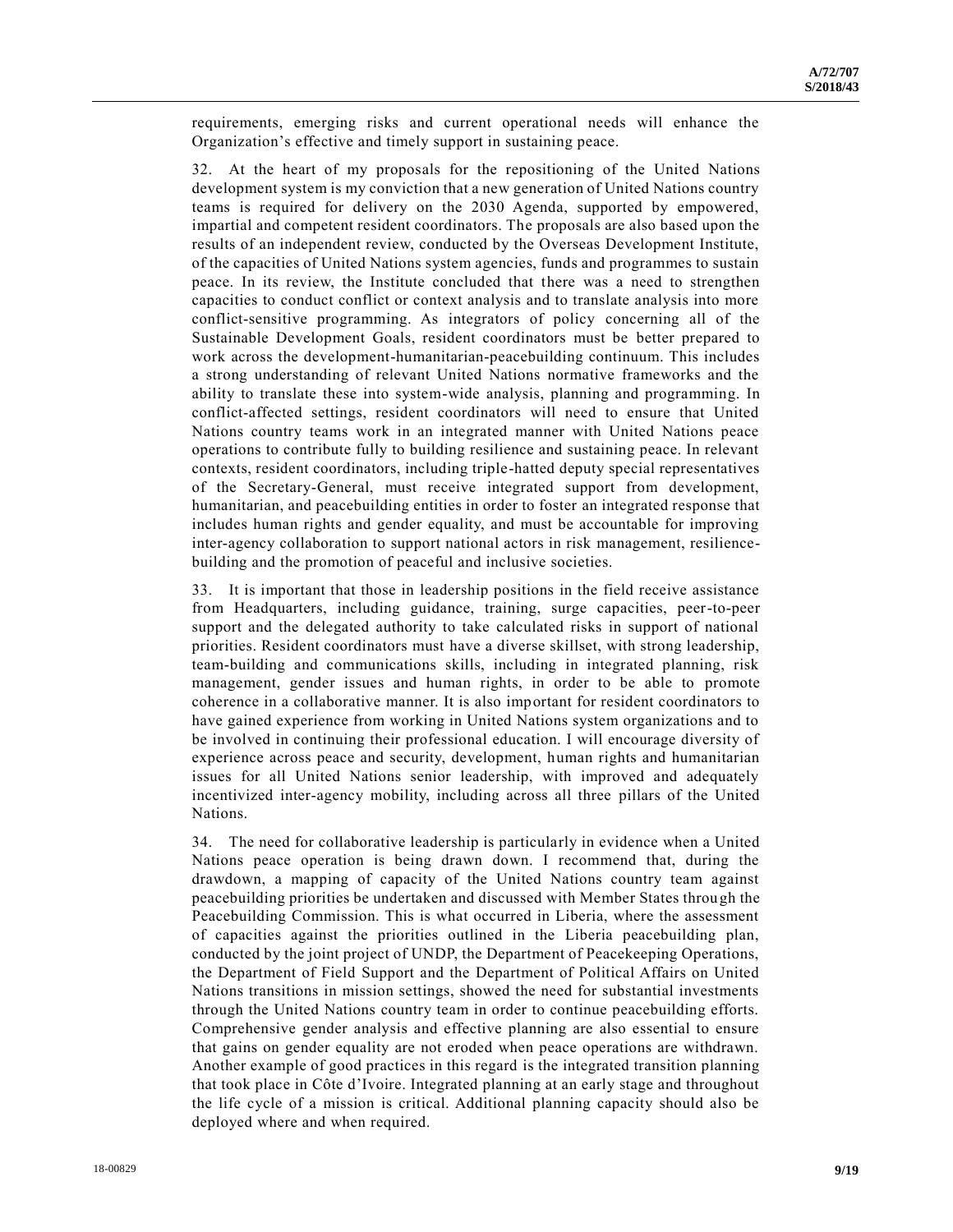35. Not all types of technical expertise are available within United Nations country teams or missions. Resident coordinators must be able to benefit from the expertise and assets of the entire United Nations system to ensure better delivery of their mandates. I will take steps to ensure that resident coordinators can draw more easily on advice from centres of expertise at Headquarters and at the regional level. In my report on repositioning the United Nations development system, I indicated that as part of the optimization of regional structures, the Organization would ensure that the development and review of United Nations Development Assistance Frameworks included a more thorough analysis of regional and transboundary issues, with the regional commissions as an integral part of the process. The regional commissions could also play a supporting role in integrated analysis at the regional level and provide a convening platform for intergovernmental dialogue. Over the medium term, United Nations regional assets should be restructured so as to streamline and maximize the impact of the United Nations regional presence in support of attaining the Sustainable Development Goals and, as part of that objective, sustaining peace.

36. In the report on the United Nations development system, I also included proposals to strengthen resident coordinator offices and ensure that capacities matched the needs of national priorities, building on the comparative advantages of the United Nations system. The United Nations system's efforts must continue to be oriented around three key principles: reinforcing national ownership; developing country-contextual responses; and ensuring the effective delivery of development results on the ground. In considering the specificity of each context, I recommend that staff of the resident coordinator offices or of the integrated presence in a country have advisory responsibilities, in addition to planning and coordination, monitoring and evaluation and financing support functions, in accordance with the United Nations Development Assistance Framework. I recommend that the Joint Programme on Building National Capacities for Conflict Prevention, which currently deploys more than 40 peace and development advisers to resident coordinator offices, in full agreement with the respective Governments, serve as a model for making such enhanced capacities available.

37. Under my proposal for restructuring the peace and security pillar, the single regional structure will offer guidance and support to resident coordinators in non-mission settings, in close cooperation with the United Nations Sustainable Development Group. The proposed Departments of Political and Peacebuilding Affairs and of Peace Operations will continue to house staff specialized in electoral affairs, mediation support, military affairs, police, rule of law, civil affairs, security sector reform, mine action and disarmament, demobilization and reintegration. The proposed Departments of Political and Peacebuilding Affairs and of Peace Operations will also continue to support gender mainstreaming through their gender capacities, working closely with the United Nations Entity for Gender Equality and the Empowerment of Women (UN-Women). Examples of flexible mechanisms that allow for the relevant expertise to be available at the appropriate time are the Stand by Team of Senior Mediation Advisers, the newly established High-level Advisory Board on Mediation, the United Nations single electoral roster, multidisciplinary teams deployed through the Global Focal Point for Police, Justice and Corrections Areas in the Rule of Law in Post-Conflict and Other Crisis Situations, the UNDP ExpRes Roster for Crisis Response, UN-Women regional advisers on women and peace and security and capacities deployed under the joint project of UNDP, the Department of Peacekeeping Operations, the Department of Field Support and the Department of Political Affairs on United Nations transitions in mission settings. The three regional special political missions in Central Africa, West Africa and Central Asia and the regional presence of agencies, funds and programmes of the United Nations system are also important sources of advice and support in this regard. I will build upon these existing good practices in the provision of appropriate expertise and surge capacities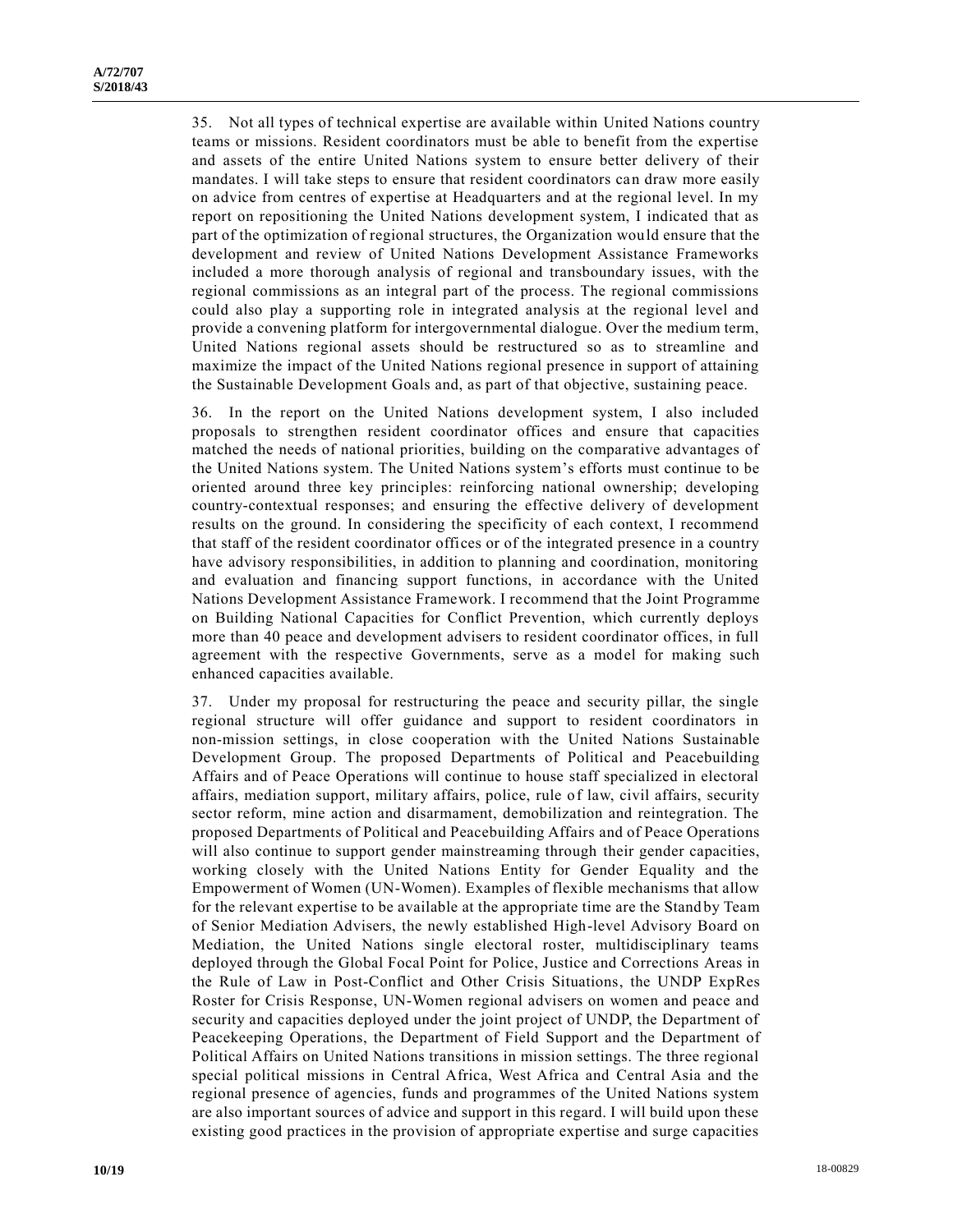to resident coordinators, United Nations country teams and peace operations to support national needs, including by encouraging all entities to work in effective cross-pillar partnerships.

# **IV. Financing for peacebuilding**

38. In the twin resolutions, Member States recognized the need for United Nations peacebuilding efforts, including those of United Nations country teams and the peacebuilding components of peacekeeping operations and special political missions, to have adequate, predictable and sustained financing in the face of challenges that included fragmentation across the system, competition for resources, lack of risk tolerance and speed, weak links between analysis and implementation, and insufficient dedicated resources to address conflict risks, including in transition settings.

39. Financing United Nations peacebuilding activities should be seen against the backdrop of total financial resources available for countries affected by violent conflict. Nearly half of all people living in extreme poverty reside in countries affected by conflict and fragility. Unless concerted action is taken by 2030, that figure is expected to rise to 80 per cent by 2035. The trend is discouraging: official development assistance (ODA) to conflict-affected countries<sup>1</sup> fell as a share of global ODA from 40 per cent (equivalent to  $$44.6$  billion<sup>2</sup>) in 2005 to 28 per cent (equivalent to \$41.4 billion) in 2015. The focus on peacebuilding in conflict-affected countries has declined, from 18.0 per cent of ODA in 2009 to 13.0 per cent in 2015 (see figure I). By contrast, net financial outflows from conflict-affected countries were estimated at \$53 billion in 2016. Annually, less than 2 per cent of ODA to conflict-affected settings was allocated to advancing gender equality or meeting women's rights and needs. The international community needs to make financing for development work for fragile and conflict-affected countries. I therefore encourage Member States to support Governments in planning and financing their national implementation plans with regard to the Sustainable Development Goals. On the United Nations side, as I have stressed in my report on repositioning the United Nations development system, the United Nations will take steps to scale up its capacities to support Member States in their efforts in financing the Goals.

**\_\_\_\_\_\_\_\_\_\_\_\_\_\_\_\_\_\_**

<sup>&</sup>lt;sup>1</sup> Countries with country-specific special political missions or a multidimensional peacekeeping operation, or that are eligible for or are recipients of Peacebuilding Fund funding as of September 2017.

<sup>2</sup> Constant prices of 2015.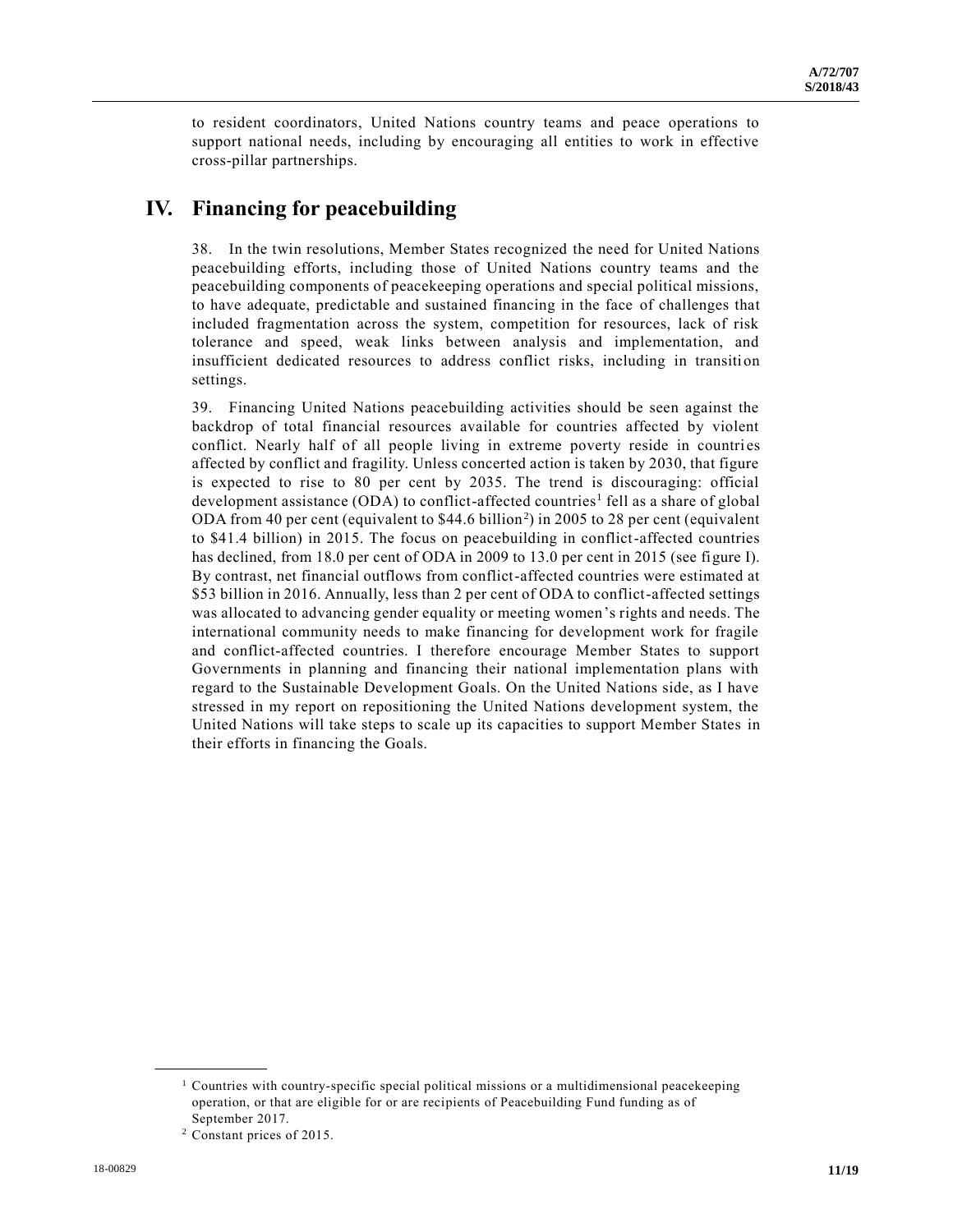

Figure I **Official development assistance for conflict-affected countries, 2005–2015**

*Source*: Peacebuilding Support Office, based on the Organization for Economic Cooperation and Development (OECD) Creditor Reporting System, OECD.Stat.

40. As I have noted repeatedly since assuming office, the costs of responding to crises have become unsustainably high: the international community spent \$233 billion over the past 10 years on humanitarian responses, peacekeeping and in-donor refugee costs. According to the United Nations-World Bank joint study, entitled *Pathways for Peace: Inclusive Approaches to Preventing Violent Conflict*, it is estimated that effective prevention would save anywhere from \$5 billion to \$70 billion per year for the affected country and the international community combined. Investing in prevention pays off. It saves lives, money and development gains. But the United Nations does not have sufficient resources to support Member States in preventing violent conflict. For example, 2015 and 2016 annual allocations for a total of 15 Headquarters-based United Nations trust funds and global programmes related to peace amounted to approximately \$200 million, according to available reports on them, far less than what is needed.

41. In contexts in which peacekeeping operations are present, notable progress has been made in the allocation of resources from peacekeeping mission assessed budgets for mandated programmatic activities in support of peacebuilding. This support now totals approximately \$250 million annually, of which approximately \$180 million is directed towards mine action and the rest towards activities such as community violence reduction and promotion of the rule of law. These activities are implemented directly by peacekeeping missions and other partners on the basis of their comparative advantages. I welcome existing budgetary allocation for programmatic activities in peacekeeping budgets as valuable support to peacebuilding.

42. Despite such progress, there remains a significant gap in resources and capacities to fulfil the peacebuilding components of mission mandates and meet broader national peacebuilding needs. In 2016, according to a recovery and peacebuilding assessment in the Central African Republic, the costs for peacebuilding and recovery between 2017 and 2021 were estimated at \$3.2 billion, with \$2.2 billion pledged by donors in November 2016. In Liberia, in the context of the drawdown of UNMIL, the financial estimate for the work of the United Nations country team in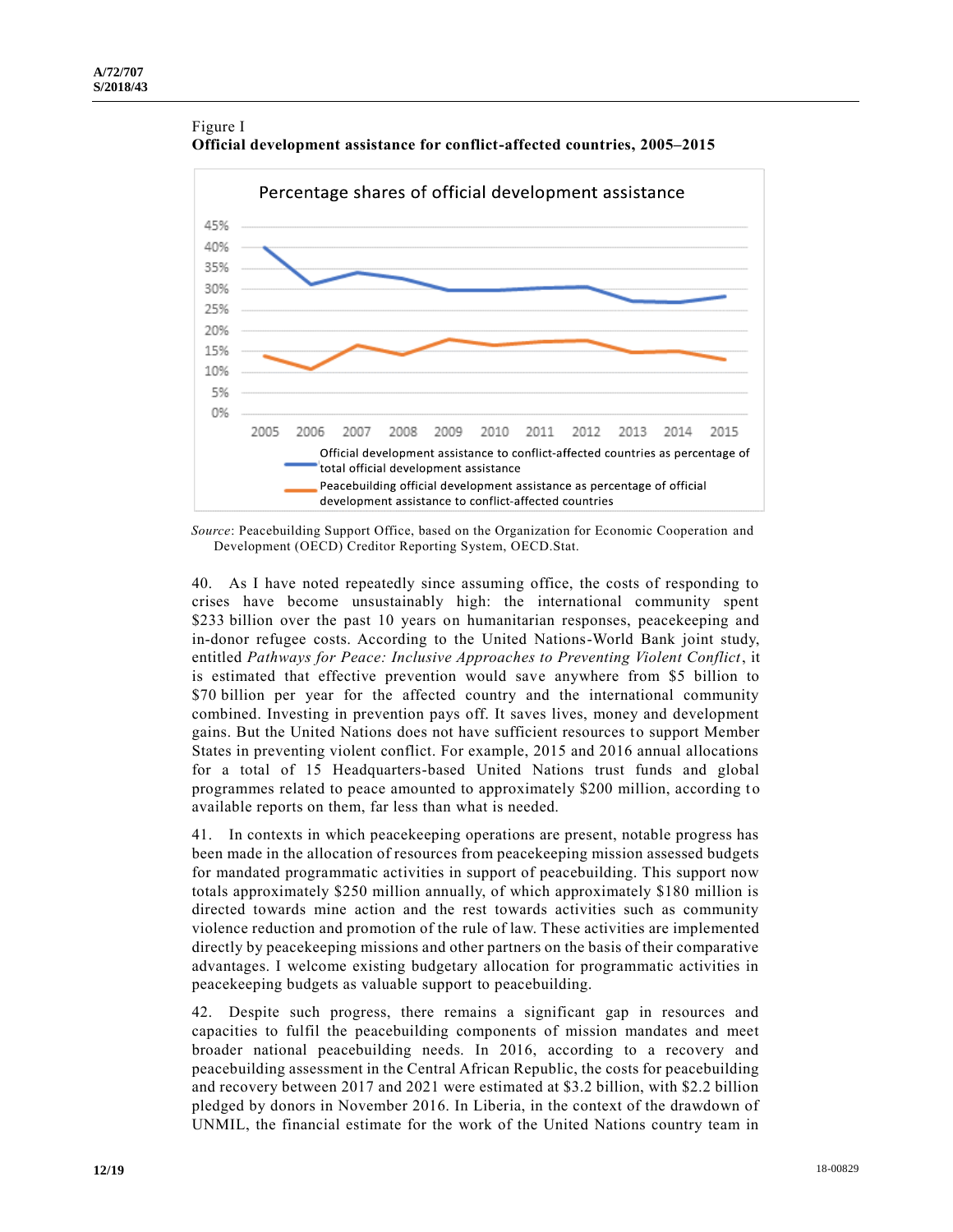support of the national peacebuilding plan over two years is \$130 million, with \$10 million pledged by the Peacebuilding Fund by December 2017.

43. An emerging good practice is the establishment of pooled funds at the country level in support of the United Nations Development Assistance Framework, linked to a national peacebuilding plan, accompanied by the Peacebuilding Commission and supported by the Peacebuilding Fund in its catalytic role. Pooled funds have a strong track record in strengthening coherence and coordination; broadening the contributor base; improving risk management and leverage; empowering the resident coordinator and providing incentives for collaboration, including across United Nations pillars, thus encouraging integrated programming. They are particularly useful ahead of a mission drawdown. Pooled funds should be supported by a country-level, nationally owned mapping of peacebuilding resource needs and total financial resources available, including national resources. I encourage United Nations senior leadership to map peacebuilding resource needs, on the basis of a joined-up risk analysis, and to establish a country-specific pooled fund in support of the Framework. Fragmented financial streams can also be linked to planning and programming through country platforms. For example, the Somalia Development and Reconstruction Facility, supported by the World Bank and the United Nations, binds the international community together in mutual accountability with Somali counterparts through a joint governance and secretariat structure overseeing separate funds.

44. While financial support for peacebuilding activities is indispensable, the contribution of in-kind resources can also be significant. The United Nations Office for South-South Cooperation has implemented integrated peace and development approaches in Burundi, Chad, Haiti, Sierra Leone, Somalia and Timor-Leste with support from UNDP and United Nations Volunteers and partners such as the Islamic Chamber of Commerce, Industry and Commodity Exchange. I encourage United Nations senior leadership to support South-South and triangular cooperation in peacebuilding.

45. At the Headquarters level, it is essential to ensure that adequate, predictable and sustained financing is available to support peacebuilding at the country level. Non-core resources are important but also increase transaction costs, fragmentation, competition and overlap. Yet, these earmarked contributions have grown six times faster than core contributions to United Nations development system entities in the past 15 years, reducing core resources to only 15 per cent of the total. In response to this challenge, I have proposed a funding compact to Member States to explore options that could help to improve the quality and predictability of resources allocated to the United Nations, in return for greater effectiveness, transparency and accountability for system-wide results.

46. In order to help to address issues of fragmentation and competition among funding instruments and to enhance transparency, accountability and effectiveness, I will also establish a funding dashboard for peacebuilding. The dashboard will serve to catalogue existing instruments, including their capitalization, rules and procedures, governance structures and areas of intervention. The dashboard will allow the Executive Committee, relevant inter-agency coordination mechanisms and senior leadership, including in the field, to track global peacebuilding resources, and will promote greater strategic alignment of funding. It will also allow for more accurate tracking of the Organization's own commitments, including to ensure that 15 per cent of funding in this area is earmarked for gender equality and women's empowerment as a principal objective. I will continue to encourage greater coordination among these funding instruments, including through joint assessments and common initiatives.

47. The Peacebuilding Fund, as a timely, catalytic and risk tolerant instrument, is a critical vehicle as the United Nations steps up its efforts to build resilience and drive,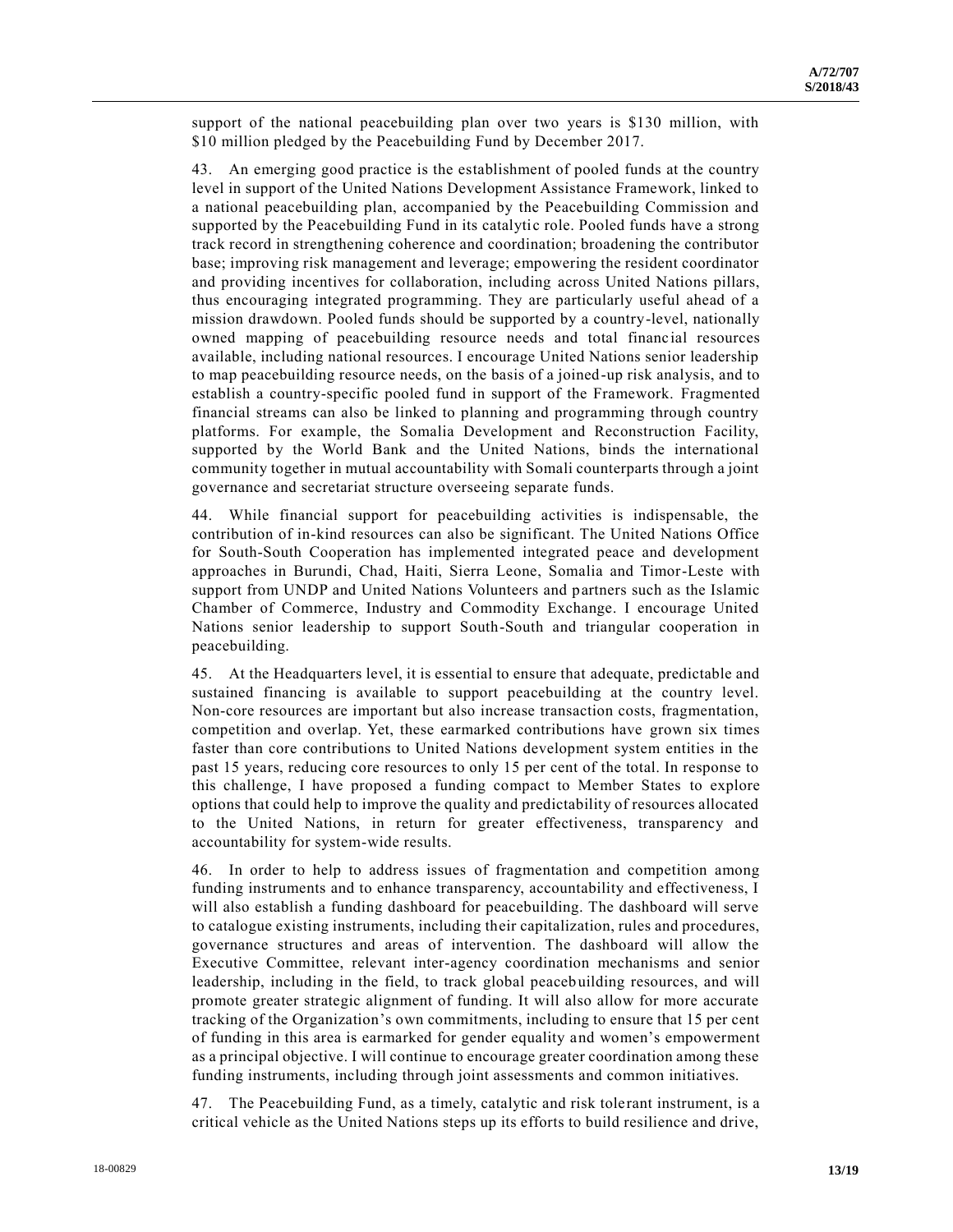at a greater scale, integrated United Nations action for prevention. The Fund has supported national partners and United Nations country teams in responding strategically to peacebuilding needs, aiding transitions from mission to non-mission settings and facilitating alignment with international financial institutions and other partners. The role of the Fund as a financial catalyst for peacebuilding must therefore be enhanced further. At the country level, the Fund's investments should be leveraged to maximize investments from other stakeholders. In the Democratic Republic of the Congo, an initial \$12 million Fund contribution for stabilization was more than doubled by additional contributions from donors. In Sri Lanka, an initial \$12 million Fund investment mobilized five other donors to support the \$82 million peacebuilding priority plan. Financial forecasting for the Fund, based on country-driven needs across several windows — including support for transitions, private sector engagement, crossborder and regional initiatives, and a gender and youth initiative — places the estimated total requirements for the Fund at \$500 million annually. I therefore reiterate my call for a "quantum leap" in contributions to the Fund, which should be unearmarked and provided for a longer term to ensure that support is both responsive and predictable.

48. Ensuring a dedicated minimum of 15 per cent of all United Nations-managed funding in support of peacebuilding projects to advance gender equality and women's empowerment as a principal objective is part of my Seven-Point Action Plan on Gender-Responsive Peacebuilding. This has been furthered through dedicated instruments, such as the Women's Peace and Humanitarian Fund, as well as through earmarking within country-level trust funds such as the Myanmar Joint Peace Fund and the Stabilization Coherence Fund for the Democratic Republic of the Congo, which have adopted the 15 per cent target. The Peacebuilding Fund reached 19.2 per cent in 2016 and raised the target to 30 per cent in its business plan for the period 2017–2019. I request that all United Nations funding mechanisms in support of peacebuilding projects meet and exceed this 15 per cent target and that Member States contribute specifically in this area, where resources are scarce but the impact great.

49. In the resolutions, I was requested to provide options on increasing, restructuring and better prioritizing funding dedicated to United Nations peacebuilding activities, including through assessed and voluntary contributions, for the consideration of Member States. The options are set out below:

(a) **Voluntary resources.** A number of Headquarters-level trust funds in the Secretariat are inactive and unutilized. To support the financing of the Peacebuilding Fund, I call upon donors to agree to allocate the remaining balance of any Headquarters-level trust fund inactive for two years or more to the Fund;

(b) **Assessed contributions.** These would provide higher predictability and sustainability of funding for peacebuilding, and reduce the costs of voluntary resource mobilization. It is important to note that the use of assessed contributions would send a powerful signal regarding the commitment of all Member States to peacebuilding and sustaining peace;

(c) **Assessed contributions during mission drawdowns.** Mission transitions and drawdowns represent some of the most critical periods and the time during which investments in sustaining peace made by national authorities and their international partners over the years can be either sustained or lost in a matter of months. After a drawdown, United Nations country teams commonly face a "financial cliff" in support for peacebuilding activities. In the case of Liberia, the financial estimate in support of the peacebuilding plan is \$65 million per year for two years, or approximately 55 per cent per year of the final full-year budget of UNMIL in the amount of \$116.95 million. In recognition of the imperative of well-managed and appropriately resourced transitions, I call upon the principal contributors to peacekeeping budgets to voluntarily commit the equivalent of 15 per cent of the final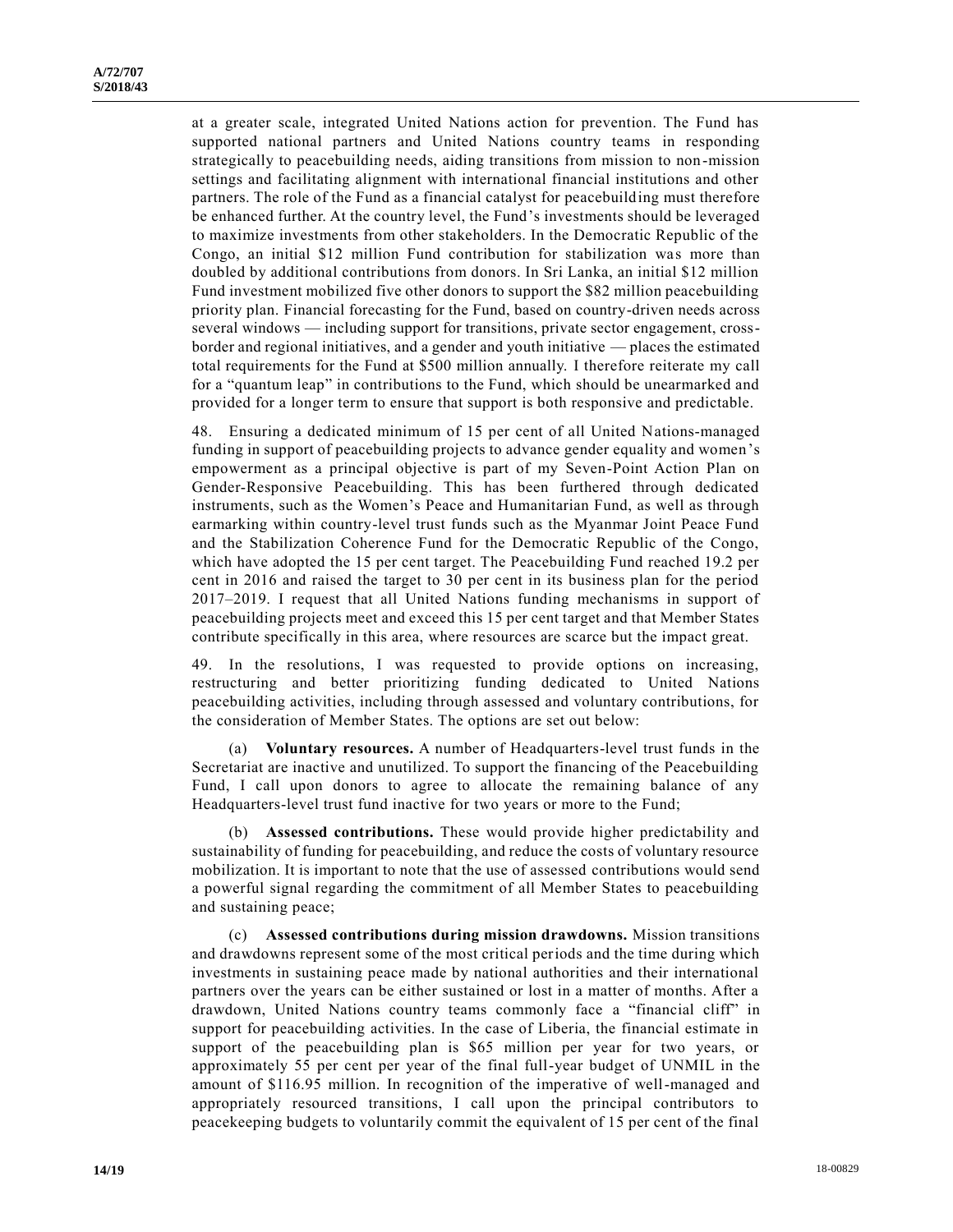full-year budget of a closing peacekeeping mission, to be contributed to peacebuilding activities through existing projects or the country-level pooled fund managed by the resident coordinator office, each year for a period of two years following the end of the mission's mandate;

(d) **Unspent assessed contributions.** Peacekeeping missions are sometimes left with unencumbered balances at the end of the financial period. At the end of the 2015/16 period, the balance amounted to \$279 million, which was credited to Member States as unspent funds. I call upon Member States to voluntarily commit unspent peacekeeping budget funds to the Peacebuilding Fund;

(e) **Assessed contributions for the Peacebuilding Fund.** In its report, the Advisory Group of Experts on the Review of the United Nations Peacebuilding Architecture recommended that the General Assembly consider steps to ensure that core funding representing \$100 million or an approximate and symbolic 1 per cent of the value (whichever is higher) of the total United Nations budgets for peace operations (peacekeeping and special political missions together) be provided to the Fund annually from assessed contributions under the United Nations budget. The assessed contributions should be provided in a way that ensures necessary oversight without undermining the Fund's comparative advantage as a fast, unearmarked, flexible and pre-positioned pooled fund working under terms of reference approved by the General Assembly. I call upon Member States to consider the allocatio n of assessed contributions to the value of \$100 million or a symbolic 1 per cent of the total annual cost of peace operations to the Fund;

**Re-investing savings from assessed budgets.** When the overall financial requirements for peacekeeping operations decrease, some of the variance should be reinvested in peacebuilding. In years when the total approved resources for peacekeeping operations are less than those of the previous year, I call upon Member States to agree to be assessed the equivalent of 15 per cent of the total variance in the approved resources to finance the Peacebuilding Fund;

(g) **Diversifying available resources.** I am exploring the possibility of innovative financing solutions for peacebuilding, including contributions by individuals, foundations and faith-based organizations, bonds, levy and tax-based revenue generation, corporate partnership and blended finance. There are already several promising examples, which include social impact bonds to pay for rehabilitation centres in Mali, corporate partnerships for sustaining peace in Nigeria and South Sudan, and crowdfunded peacebuilding initiatives.

50. The United Nations mobilizes more than \$250 million annually from corporate partners and is engaging with the private sector on setting investment guidelines and on a wide range of other issues through the United Nations Global Compact. I welcome recent initiatives to strengthen partnerships for peacebuilding. In 2017, the fourth Business for Peace annual conference was held in Colombia. Colombia will become a test case for blended finance, using grant money to unleash commercial financing for peacebuilding. In Liberia, companies supported the project design and financially contributed to an initiative to mitigate concession-related conflicts. I encourage the United Nations system to further develop partnerships with the private sector and the investment community to strengthen the peacebuilding impact of companies, set conflict-sensitive investment guidelines and explore potential contributions to United Nations peacebuilding activities. This should be undertaken in accordance with the Guiding Principles on Business and Human Rights: Implementing the United Nations "Protect, Respect and Remedy" Framework.

51. To support this ongoing work, the Peacebuilding Fund, working closely with the United Nations Sustainable Development Group, will assume a strategic resource mobilization role for predictable and sustained financing for peacebuilding. This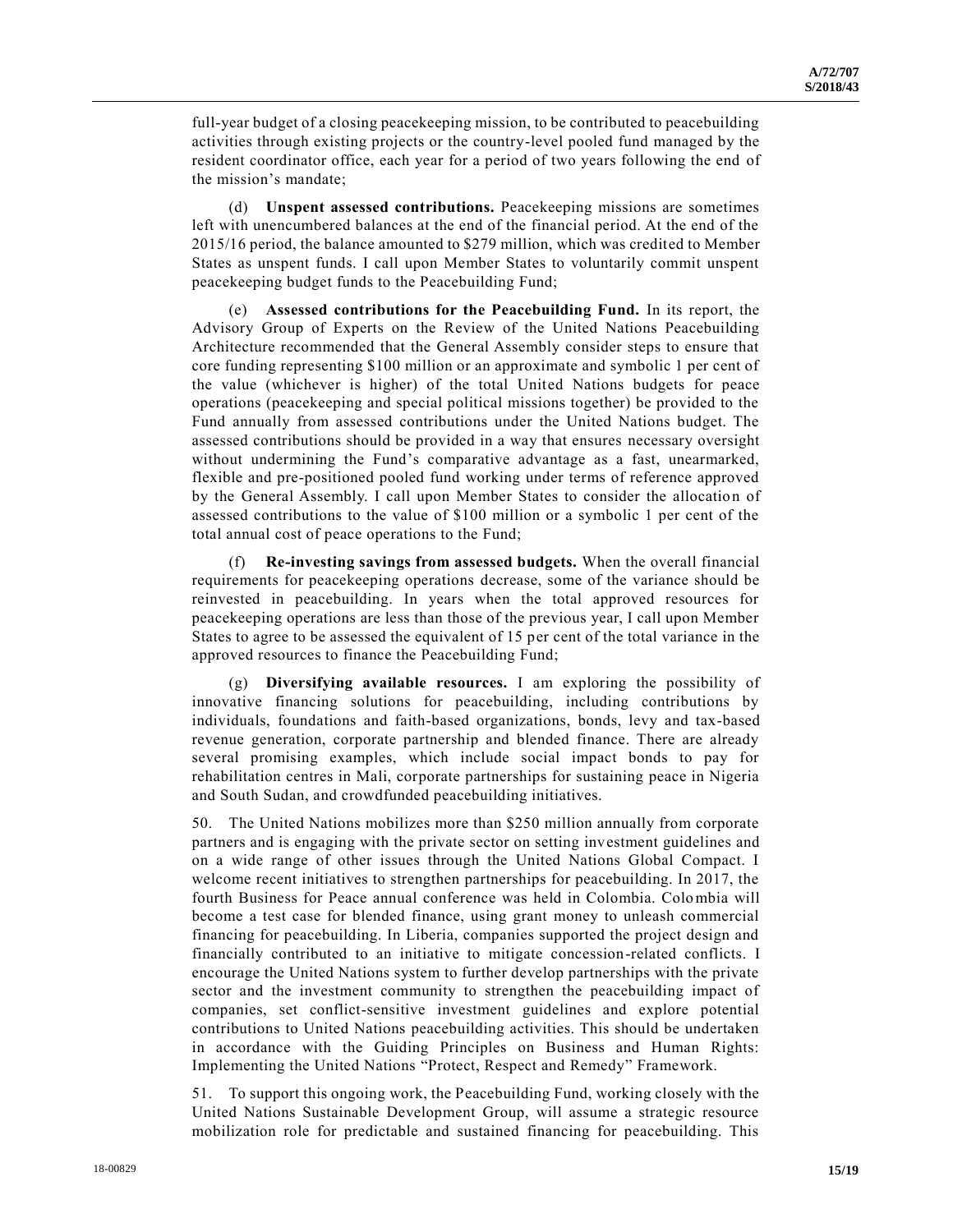would include exploring opportunities for contributions from the private sector through traditional means, as well as considering partnerships and innovative financing methods. This capacity will work in coordination with the proposed United Nations development system innovative funding lab. The Fund will explore the possibility of establishing a web-based donation mechanism, the use of crowdfunding websites and establishing partnerships with companies to mobilize voluntary levies on products or services.

52. I also encourage Member States to explore innovative means of financing peacebuilding activities, including through the issuance of social impact bonds in peacebuilding, the voluntary implementation of a tax on the trade in (specific) arms, or the donation of fines imposed on defence industry corporations to United Nations peacebuilding activities.

### **V. Partnerships for peacebuilding and sustaining peace**

53. An ecosystem of partners working in support of Governments is critical for sustaining peace, as recognized by Member States in the resolutions. Regional and subregional organizations play a key role in the peaceful settlement of disputes, including through preventive diplomacy, confidence-building and mediation efforts, preventing violent extremism, peacekeeping and peacebuilding. They also share knowledge, analytical capacity and strong local networks. African initiatives in peacebuilding, for example, include the African Union policy on post-conflict reconstruction and development and the African Solidarity Initiative. A Joint United Nations-African Union Framework for Enhanced Partnership in Peace and Security was signed in 2017, and a subsequent memorandum of understanding adopted between the African Union Commission and the Peacebuilding Support Office.

54. Through the Peacebuilding Commission, Member States have enhanced collaboration with regional and subregional organizations, including on the Sahel, Central Africa and the Great Lakes region, as well as in the Gambia. I encourage the Commission to continue to regularly convene meetings on country-specific and regional issues with regional and subregional organizations.

55. The United Nations engages regularly in joint analysis, planning and information-sharing with regional organizations, as well as direct collaboration. It has also increased the number of liaison offices to regional and subregional partners, including the African Union, European Union, Organization for Security and Cooperation in Europe, Association of Southeast Asian Nations and Southern African Development Community. The proposed new peace and security pillar will continue to prioritize such strategic partnerships and ensure that regional special political missions in Central Africa, West Africa, and Central Asia continue to hold regular thematic intergovernmental dialogues with regional and subregional organizations and strengthen joint analysis, planning and activities in support of sustaining peace. I encourage system-wide engagement with regional and subregional organizations on peacebuilding and sustaining peace, with a focus on regular dialogue, enhanced information-sharing, improved coordination, and joint approaches and activities, on the basis of comparative advantages.

56. Sustaining peace requires much closer collaboration between the United Nations and international financial institutions. I am committed to continuing to develop the Organization's partnership with the World Bank and other international financial institutions. The United Nations has already made great strides in partnership with the World Bank, building on the complementarity between the Organization's implementation capacity, security operations, deep-field presence and normative frameworks, and the World Bank's significant financial resources and technical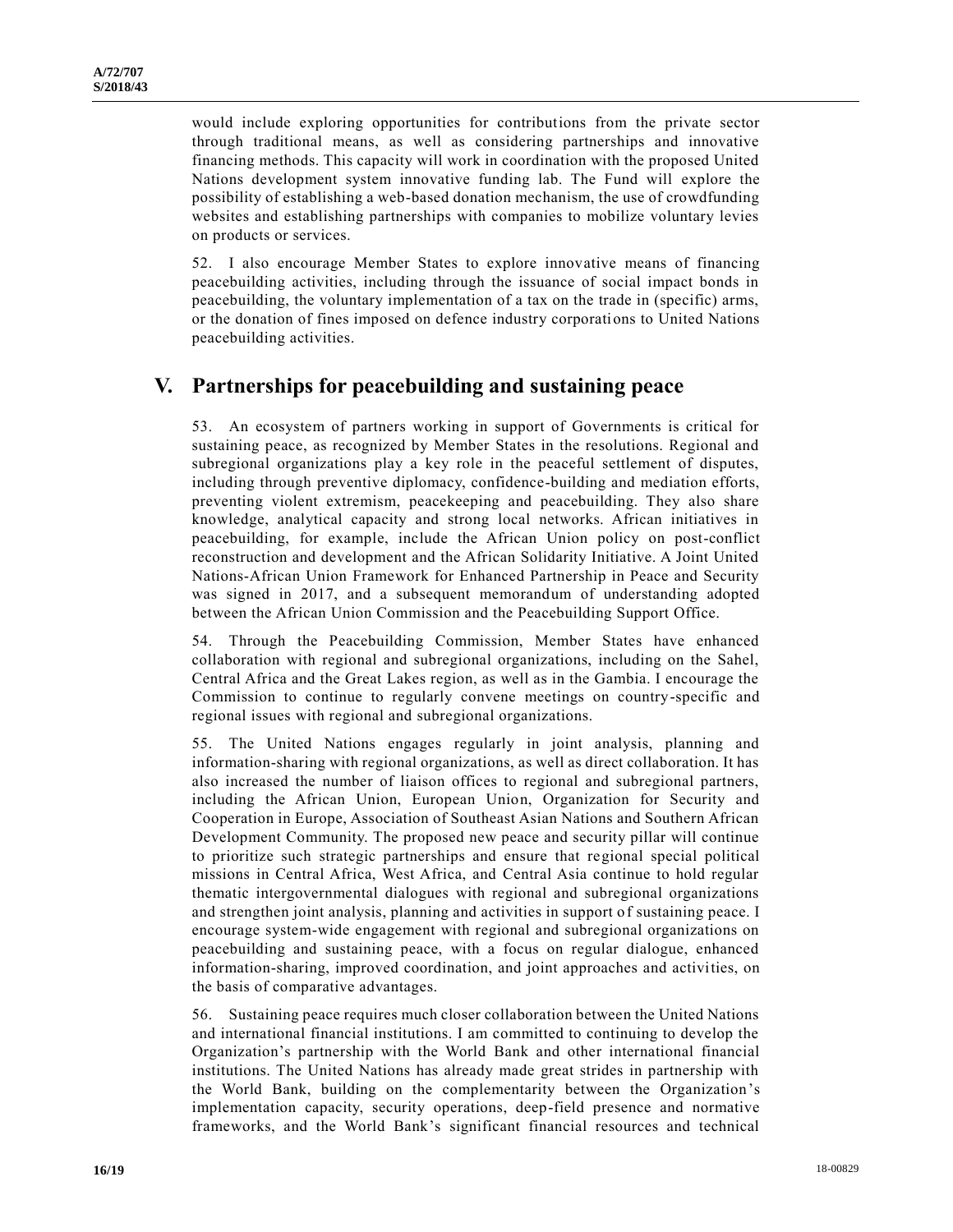expertise. This comes at a time when the World Bank is investing heavily in conflictaffected countries, as the International Development Association window doubled its allocation to countries affected by violent conflict to \$14.4 billion for the period 2017–2020.

57. In April 2017, the President of the World Bank and I signed the United Nations-World Bank Partnership Framework for Crisis-Affected Situations, according to which the two institutions are jointly committed to identifying and reducing critical multidimensional risks of crisis and to preventing violent conflict. Building upon this framework, I will work with the President of the World Bank to ensure the operationalization and implementation of the partnership framework for crisisaffected countries, including through consideration of appropriate follow-up to the United Nations-World Bank study, *Pathways for Peace*. The partnership framework remains open for the participation of other international financial institutions.

58. Pilot projects at the country level suggest that an institutionalized partnership between the United Nations and the World Bank can unlock significant financial flows towards peacebuilding and sustaining peace. In Yemen, with support from the United Nations-World Bank partnership trust fund, a World Bank staff member was deployed to the Office of my Special Envoy for Yemen to support continued World Bank engagement. An International Development Association allocation of \$819 million was made for Yemeni institutions, community support and national capacities, implemented by UNDP, UNICEF and the World Health Organization. In the Central African Republic¸ Somalia and Yemen, methodologies are being piloted for joint analysis and planning across humanitarian, peace, and development actors including the World Bank. Such collaboration will also be needed in contexts such as the Sahel, to promote resilience and sustainable development, and strengthen local capacity to implement financing from the World Bank, African Development Bank and Islamic Development Bank.

59. Community-level engagement by the United Nations is another critical component of sustaining peace. Developing participatory approaches that involve civil society and local communities is instrumental in peacebuilding as well as in preventing violent extremism and addressing the conditions conducive to terrorism. This is already taking place in different forms in many contexts but should be continuous and systematic. The Department of Peacekeeping Operations is developing a community-engagement framework, currently piloted in the United Nations Multidimensional Integrated Stabilization Mission in the Central African Republic. In Malawi, the United Nations has supported conflict prevention at the local level through a pool of trained youth and a women's peacebuilding network, which has been mediating conflicts over land, family conflicts and gender-based violence issues in their communities. I recommend that all United Nations peace operations and United Nations country teams develop community-engagement strategies in consultation with national and local stakeholders, particularly youth and women's groups, and that these be shared, monitored and reviewed with local actors.

60. I welcome the Peacebuilding Commission's inclusion of civil society, with an emphasis on field-based civil society organizations, in its consultations as part of its enhanced working methods. The inclusion of such organizations is now a shared practice in country-configuration meetings and during country visits of Peacebuilding Commission members. In this way, the Commission is also fulfilling its role as a bridge to help the analysis and experiences of civil society reach the Security Council.

61. United Nations engagement with civil society organizations at the country level takes many forms: building capacity, sharing good practices, producing practical tools, fostering a conducive environment for robust civil society, and active engagement in analysis, planning, programming and monitoring and evaluation. The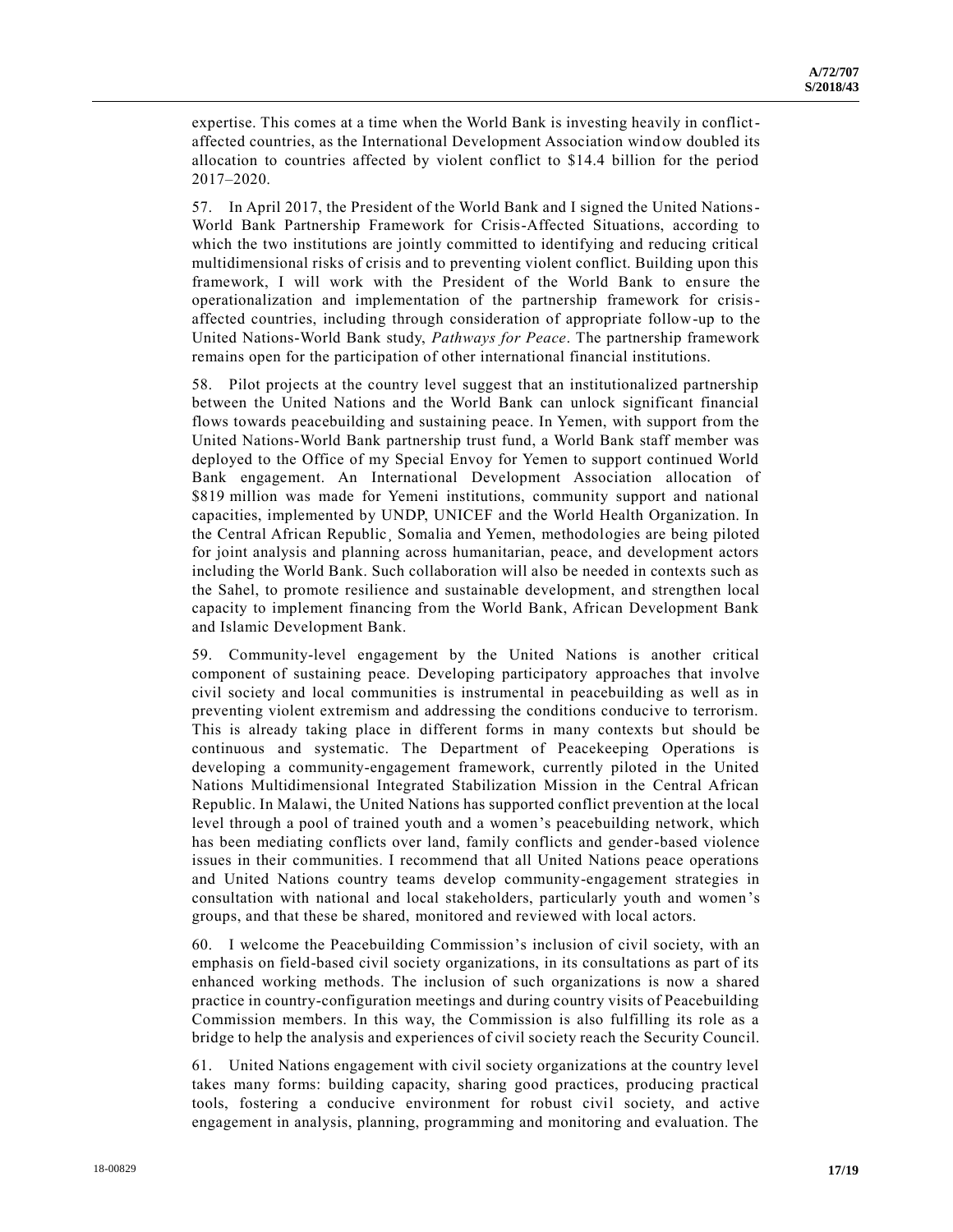United Nations has developed guidelines on civil society engagement in mission settings. In consultation with civil society, guidelines on system-wide engagement with civil society for sustaining peace will be developed.

62. Since 2016, under its gender and youth promotion initiatives, the Peacebuilding Fund has supported United Nations entities and civil society organizations as direct recipients of funding, with projects totalling \$40 million. In addition, all projects allocate approximately 40 per cent of funding to local civil society organizations as implementing partners. The Peacebuilding Fund is also partnering with such organizations on programme design, including in Madagascar and the Niger, and community-based monitoring and evaluation in the Niger, Papua New Guinea and Sri Lanka. I encourage initiatives that allow civil society organizations to be direct recipients of funding for peacebuilding activities and that specify percentages of funding to be allocated to work undertaken by local civil society organizations.

63. United Nations funding windows for civil society organizations should include a focus on youth-led organizations. I encourage the international community to tap into the peacebuilding potential of youth organizations, including by improving their access to funding, technical support and capacity-building and by providing space for youth participation in programming. It is also imperative to ensure an enabling environment for youth organizations and internal expertise to engage with youth. I ask that the proposed Departments of Political and Peacebuilding Affairs and of Peace Operations and relevant agencies, funds and programmes ensure capacity to support youth engagement on peacebuilding activities. The study on youth, peace and security progress mandated by the Security Council in its resolution [2250 \(2015\)](https://undocs.org/S/RES/2250(2015)) will provide more specific recommendations for youth inclusion.

64. Women's organizations and networks also have important contributions to make in enabling women's leadership and participation in conflict prevention and ensuring the sustainability of women's grass-roots peacebuilding. Women's participation improves prevention efforts and overall security, especially on issues such as the prevention of violent extremism. Women's peace huts in Liberia, for example, supported by local women's organizations and UN-Women, and funded by the Peacebuilding Fund, are playing an effective role in mediating small-scale conflicts before they result in violence and in holding State security services accountable. In Burundi, Jordan, Colombia and Solomon Islands, the Women's Peace and Humanitarian Fund is providing crucial resources to women's organizations to support effective community-level mediation efforts, prevention and resilience, and peace agreement implementation. As the only fund that specifically supports the work of women's organizations in prevention and response, it has already demonstrated the exponential impact per dollar in prevention through supporting women's capacities.

### **VI. Conclusion**

65. The proposals I have made to Member States on the reform of the peace and security pillar, the repositioning of the development system and the shifting of the management paradigm have their own logic, rationale and legislative trajectories. If endorsed, they will contribute in no small measure to an Organization that is more effective in supporting Member States in preventing conflict and sustaining peace. In the present report, I have outlined the considerable progress already achieved and built on the proposed reforms to set out additional, targeted changes to ensure that the United Nations does not lose sight of the linkages between its work in peace, development, human rights and humanitarian action. Some of these changes are proposed and pending Member State approval; others, I am undertaking under my own authority.